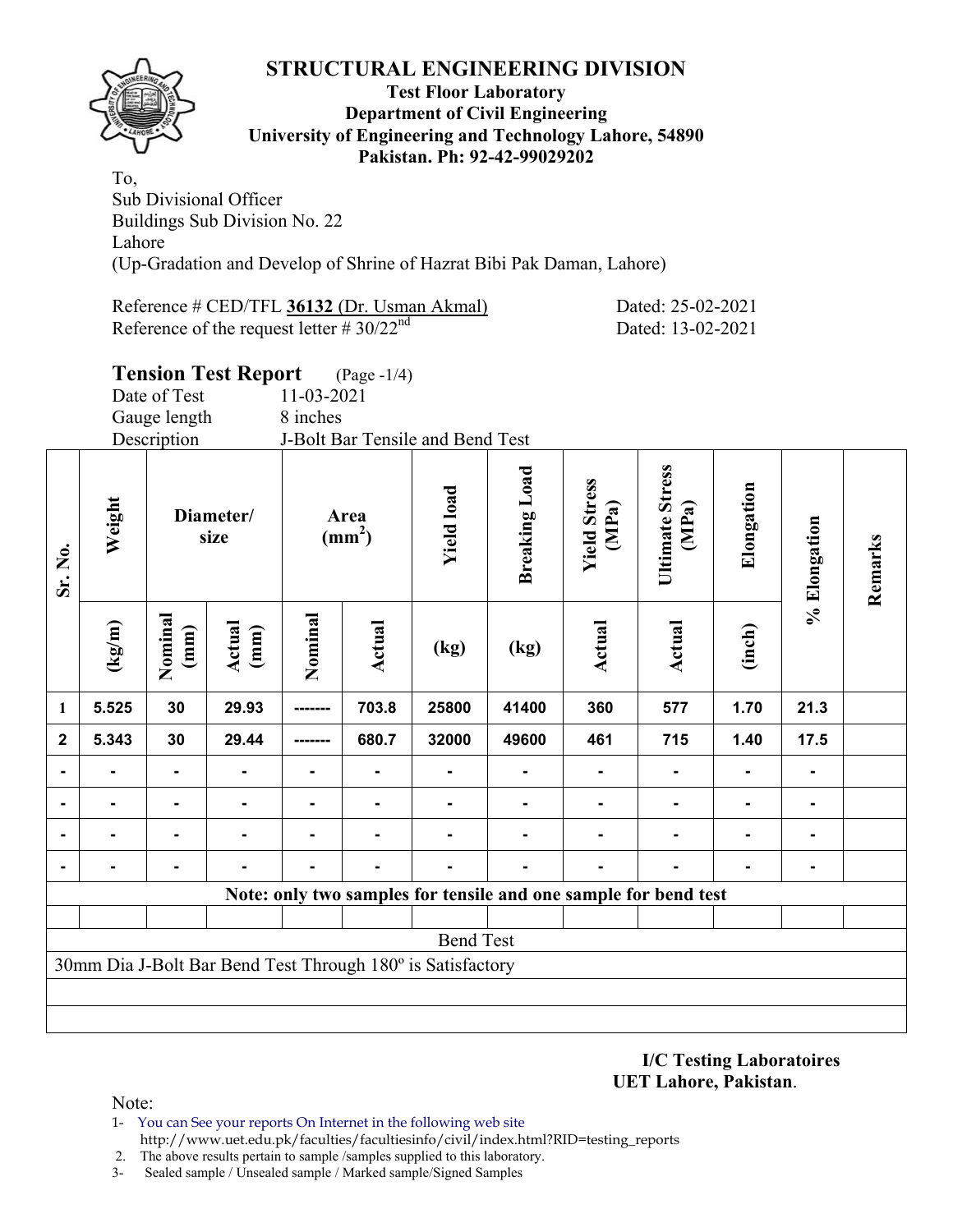

### **Test Floor Laboratory Department of Civil Engineering University of Engineering and Technology Lahore, 54890 Pakistan. Ph: 92-42-99029202**

To, Sub Divisional Officer Buildings Sub Division No. 22 Lahore (Up-Gradation and Develop of Shrine of Hazrat Bibi Pak Daman, Lahore) Reference # CED/TFL **36132** (Dr. Usman Akmal) Dated: 25-02-2021 Reference of the request letter  $# 30/22^{nd}$  Dated: 13-02-2021

# **Tension Test Report** (Page – 2/4)

Gauge length 2 inches

Date of Test 11-03-2021

Description Plate Steel Strip Tensile and Bend Test as per ASTM A-36

| Sr. No.                 | Designation<br>(mm)                                                                   | Size of Strip<br>(mm)                                                          | <b>X</b> Section<br>Area<br>$\text{(mm}^2)$ | <b>Yield load</b><br>(kg) | <b>Breaking</b><br>Load<br>(kg) | <b>Yield Stress</b><br>(MPa) | Ultimate<br><b>Stress</b><br>(MPa) | Elongation<br>(in) | % Elongation | Remarks |  |  |
|-------------------------|---------------------------------------------------------------------------------------|--------------------------------------------------------------------------------|---------------------------------------------|---------------------------|---------------------------------|------------------------------|------------------------------------|--------------------|--------------|---------|--|--|
| 1                       |                                                                                       | 26.10x5.00                                                                     | 130.50                                      | 4400                      | 6300                            | 330.76                       | 473.59                             | 0.70               | 35.00        |         |  |  |
| $\overline{2}$          | 5                                                                                     | 26.10x5.00                                                                     | 130.50                                      | 4500                      | 6300                            | 338.28                       | 473.59                             | 0.70               | 35.00        |         |  |  |
| $\mathbf{3}$            |                                                                                       | 26.00x7.90                                                                     | 205.40                                      | 6200                      | 10000                           | 296.11                       | 477.60                             | 0.80               | 40.00        |         |  |  |
| $\overline{\mathbf{4}}$ | 8                                                                                     | 25.90x8.00                                                                     | 207.20                                      | 6200                      | 10000                           | 293.54                       | 473.46                             | 0.80               | 40.00        |         |  |  |
| 5                       | 10                                                                                    | 26.10x10.10                                                                    | 263.61                                      | 6900                      | 11700                           | 256.78                       | 435.40                             | 0.90               | 45.00        |         |  |  |
| 6                       |                                                                                       | 26.00x10.00                                                                    | 260.00                                      | 6900                      | 11500                           | 260.34                       | 433.90                             | 0.80               | 40.00        |         |  |  |
| 7                       | 16                                                                                    | 23.1015.90                                                                     | 367.29                                      | 12200                     | 17500                           | 325.85                       | 467.41                             | 0.80               | 40.00        |         |  |  |
| 8                       |                                                                                       | 23.40x15.90                                                                    | 372.06                                      | 12000                     | 17200                           | 316.40                       | 453.51                             | 0.90               | 45.00        |         |  |  |
|                         |                                                                                       | <b>Only Eight Samples for Tensile and Four Samples for Bend Test</b>           |                                             |                           |                                 |                              |                                    |                    |              |         |  |  |
|                         |                                                                                       |                                                                                |                                             |                           |                                 |                              |                                    |                    |              |         |  |  |
|                         | <b>Bend Test</b><br>Strip Taken from Plate 5mm Bend Test Through 180° is Satisfactory |                                                                                |                                             |                           |                                 |                              |                                    |                    |              |         |  |  |
|                         | Strip Taken from Plate 8mm Bend Test Through 180° is Satisfactory                     |                                                                                |                                             |                           |                                 |                              |                                    |                    |              |         |  |  |
|                         | Strip Taken from Plate 10mm Bend Test Through 180° is Satisfactory                    |                                                                                |                                             |                           |                                 |                              |                                    |                    |              |         |  |  |
|                         |                                                                                       | Strip Taken from Plate 16mm Bend Test Through 180 <sup>°</sup> is Satisfactory |                                             |                           |                                 |                              |                                    |                    |              |         |  |  |

**I/C Testing Laboratoires UET Lahore, Pakistan**.

Note:

1- You can See your reports On Internet in the following web site http://www.uet.edu.pk/faculties/facultiesinfo/civil/index.html?RID=testing\_reports

2. The above results pertain to sample /samples supplied to this laboratory.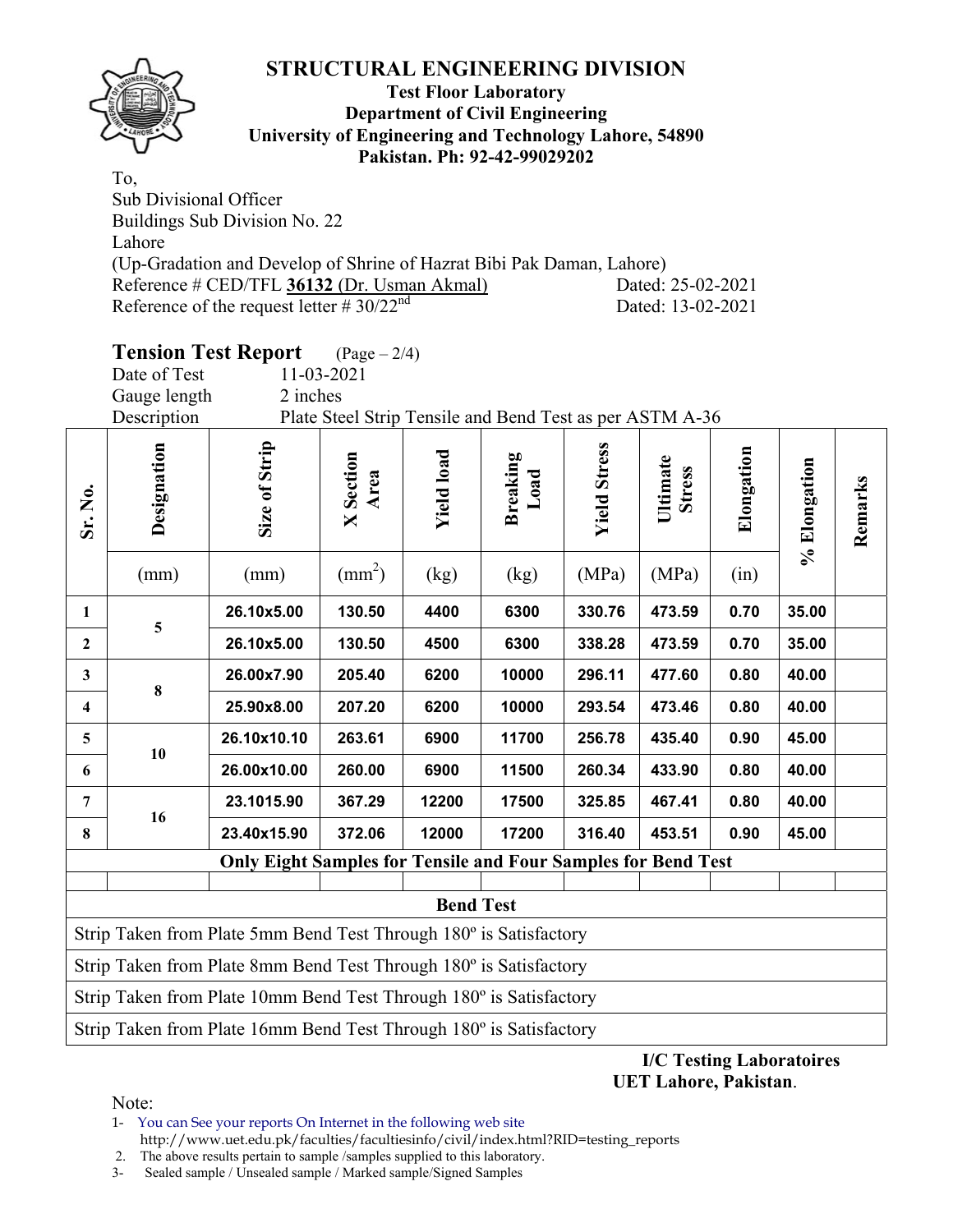

### **Test Floor Laboratory Department of Civil Engineering University of Engineering and Technology Lahore, 54890 Pakistan. Ph: 92-42-99029202**

To, Sub Divisional Officer Buildings Sub Division No. 22 Lahore (Up-Gradation and Develop of Shrine of Hazrat Bibi Pak Daman, Lahore) Reference # CED/TFL **36132** (Dr. Usman Akmal) Dated: 25-02-2021 Reference of the request letter  $# 30/22^{nd}$  Dated: 13-02-2021

# **Tension Test Report** (Page – 3/4)

Date of Test 11-03-2021 Gauge length 2 inches

Description Plate Steel Strip Tensile and Bend Test as per ASTM A-36

| Sr. No.                                                            | Designation                                                        | Size of Strip                                                       | <b>X</b> Section<br>Area<br>$\text{(mm}^2)$ | <b>Yield load</b> | <b>Breaking</b><br>Load | <b>Yield Stress</b><br>(MPa) | Ultimate<br><b>Stress</b><br>(MPa) | Elongation | % Elongation | Remarks |  |  |
|--------------------------------------------------------------------|--------------------------------------------------------------------|---------------------------------------------------------------------|---------------------------------------------|-------------------|-------------------------|------------------------------|------------------------------------|------------|--------------|---------|--|--|
|                                                                    | (mm)                                                               | (mm)                                                                |                                             | (kg)              | (kg)                    |                              |                                    | (in)       |              |         |  |  |
| 1                                                                  | 20                                                                 | 26.20x19.50                                                         | 510.90                                      | 14200             | 23500                   | 272.66                       | 451.23                             | 0.90       | 45.00        |         |  |  |
| $\mathbf{2}$                                                       |                                                                    | 26.00x19.50                                                         | 507.00                                      | 13800             | 23400                   | 267.02                       | 452.77                             | 1.00       | 50.00        |         |  |  |
| 3                                                                  | 25                                                                 | 26.00x25.00                                                         | 650.00                                      | 18500             | 30400                   | 279.21                       | 458.81                             | 1.00       | 50.00        |         |  |  |
| 4                                                                  |                                                                    | 26.20x24.90                                                         | 652.38                                      | 19000             | 30700                   | 285.71                       | 461.64                             | 1.00       | 50.00        |         |  |  |
| 5.                                                                 | 30                                                                 | 26.20x30.00                                                         | 786.00                                      | 29700             | 39000                   | 370.68                       | 486.76                             | 1.00       | 50.00        |         |  |  |
| 6                                                                  |                                                                    | 26.20x30.00                                                         | 786.00                                      | 29600             | 38800                   | 369.44                       | 484.26                             | 1.00       | 50.00        |         |  |  |
|                                                                    |                                                                    |                                                                     |                                             |                   |                         |                              |                                    |            |              |         |  |  |
|                                                                    |                                                                    |                                                                     |                                             |                   |                         |                              |                                    |            |              |         |  |  |
|                                                                    |                                                                    | <b>Only Six Samples for Tensile and Three Samples for Bend Test</b> |                                             |                   |                         |                              |                                    |            |              |         |  |  |
|                                                                    |                                                                    |                                                                     |                                             |                   |                         |                              |                                    |            |              |         |  |  |
|                                                                    |                                                                    |                                                                     |                                             | <b>Bend Test</b>  |                         |                              |                                    |            |              |         |  |  |
|                                                                    | Strip Taken from Plate 20mm Bend Test Through 180° is Satisfactory |                                                                     |                                             |                   |                         |                              |                                    |            |              |         |  |  |
| Strip Taken from Plate 25mm Bend Test Through 180° is Satisfactory |                                                                    |                                                                     |                                             |                   |                         |                              |                                    |            |              |         |  |  |
|                                                                    |                                                                    | Strip Taken from Plate 30mm Bend Test Through 180° is Satisfactory  |                                             |                   |                         |                              |                                    |            |              |         |  |  |
|                                                                    |                                                                    |                                                                     |                                             |                   |                         |                              |                                    |            |              |         |  |  |

**I/C Testing Laboratoires UET Lahore, Pakistan**.

Note:

1- You can See your reports On Internet in the following web site

 http://www.uet.edu.pk/faculties/facultiesinfo/civil/index.html?RID=testing\_reports 2. The above results pertain to sample /samples supplied to this laboratory.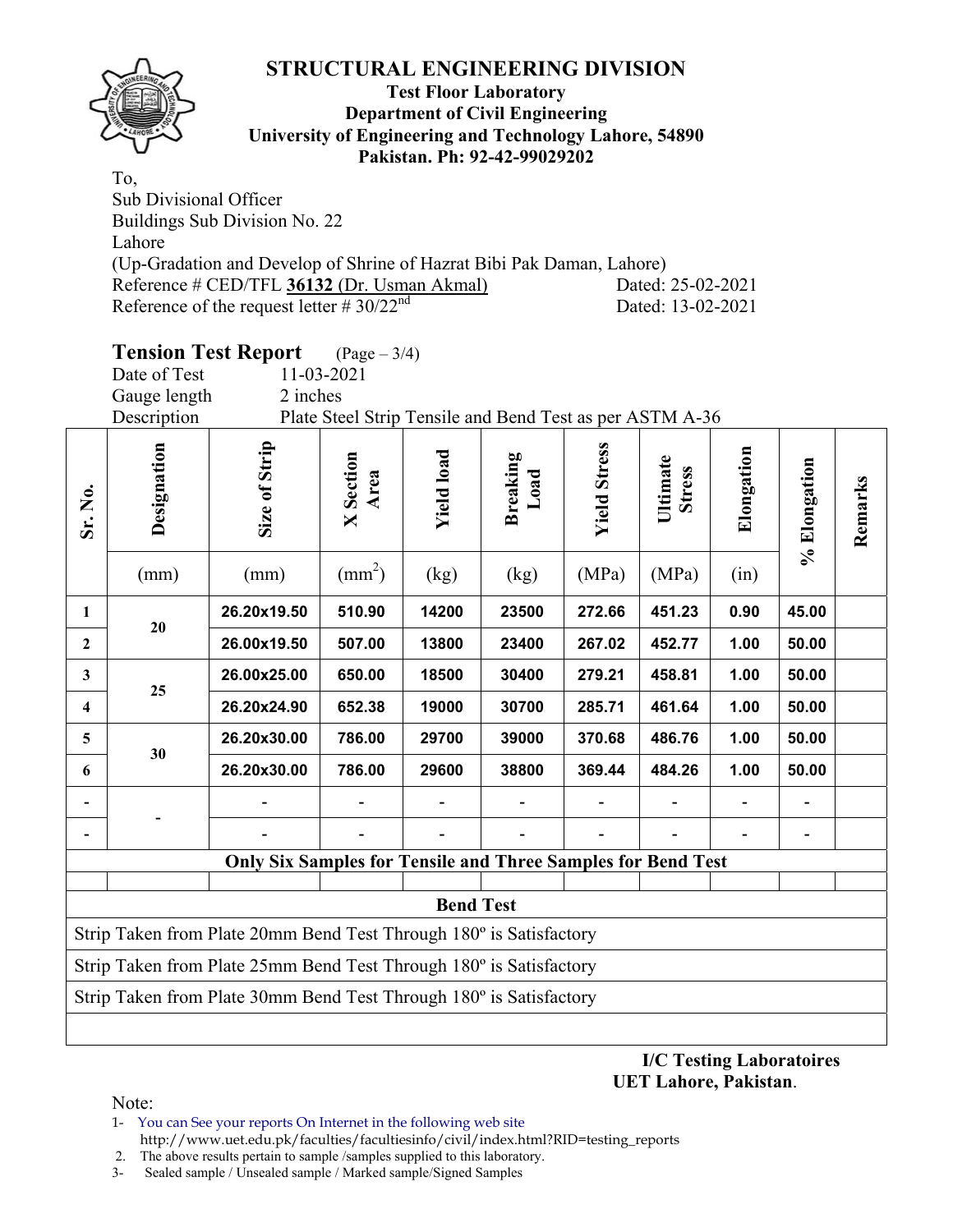

### **Test Floor Laboratory Department of Civil Engineering University of Engineering and Technology Lahore, 54890 Pakistan. Ph: 92-42-99029202**

To, Sub Divisional Officer Buildings Sub Division No. 22 Lahore (Up-Gradation and Develop of Shrine of Hazrat Bibi Pak Daman, Lahore)

| Reference # CED/TFL 36132 (Dr. Usman Akmal)    | Dated: 25-02-2021 |
|------------------------------------------------|-------------------|
| Reference of the request letter # $30/22^{nd}$ | Dated: 13-02-2021 |

# **Weight &Size Test Report** (Page – 4/4)

Date of Test 11-03-2021

Description Plate Weight and Size Test

| Sr.<br>No.              | Designation | Weight | Length                             | Width<br>(b) | Weight per Unit          | Thickness | Remark |
|-------------------------|-------------|--------|------------------------------------|--------------|--------------------------|-----------|--------|
|                         | (mm)        | (g)    | (cm)                               | (cm)         | $\text{(kg/m}^2\text{)}$ | (mm)      |        |
| $\mathbf{1}$            | 5           | 7100   | 60.20                              | 30.30        | 38.92                    | 5.00      |        |
| $\mathbf{2}$            | 8           | 11250  | 60.10                              | 30.20        | 61.98                    | 8.10      |        |
| $\mathbf{3}$            | 10          | 13800  | 57.50                              | 30.20        | 79.47                    | 10.10     |        |
| $\overline{\mathbf{4}}$ | 16          | 4400   | 28.60                              | 12.50        | 123.08                   | 15.90     |        |
| 5                       | 20          | 27000  | 59.60                              | 29.80        | 152.02                   | 19.60     |        |
| 6                       | 25          | 34350  | 58.00                              | 30.30        | 195.46                   | 25.00     |        |
| 7                       | 30          | 41800  | 59.50                              | 30.00        | 234.17                   | 30.10     |        |
|                         |             |        |                                    |              |                          |           |        |
|                         |             |        | <b>Only Seven Samples for Test</b> |              |                          |           |        |
|                         |             |        |                                    |              |                          |           |        |

**I/C Testing Laboratoires UET Lahore, Pakistan**.

- 1- You can See your reports On Internet in the following web site http://www.uet.edu.pk/faculties/facultiesinfo/civil/index.html?RID=testing\_reports
- 2. The above results pertain to sample /samples supplied to this laboratory.
- 3- Sealed sample / Unsealed sample / Marked sample/Signed Samples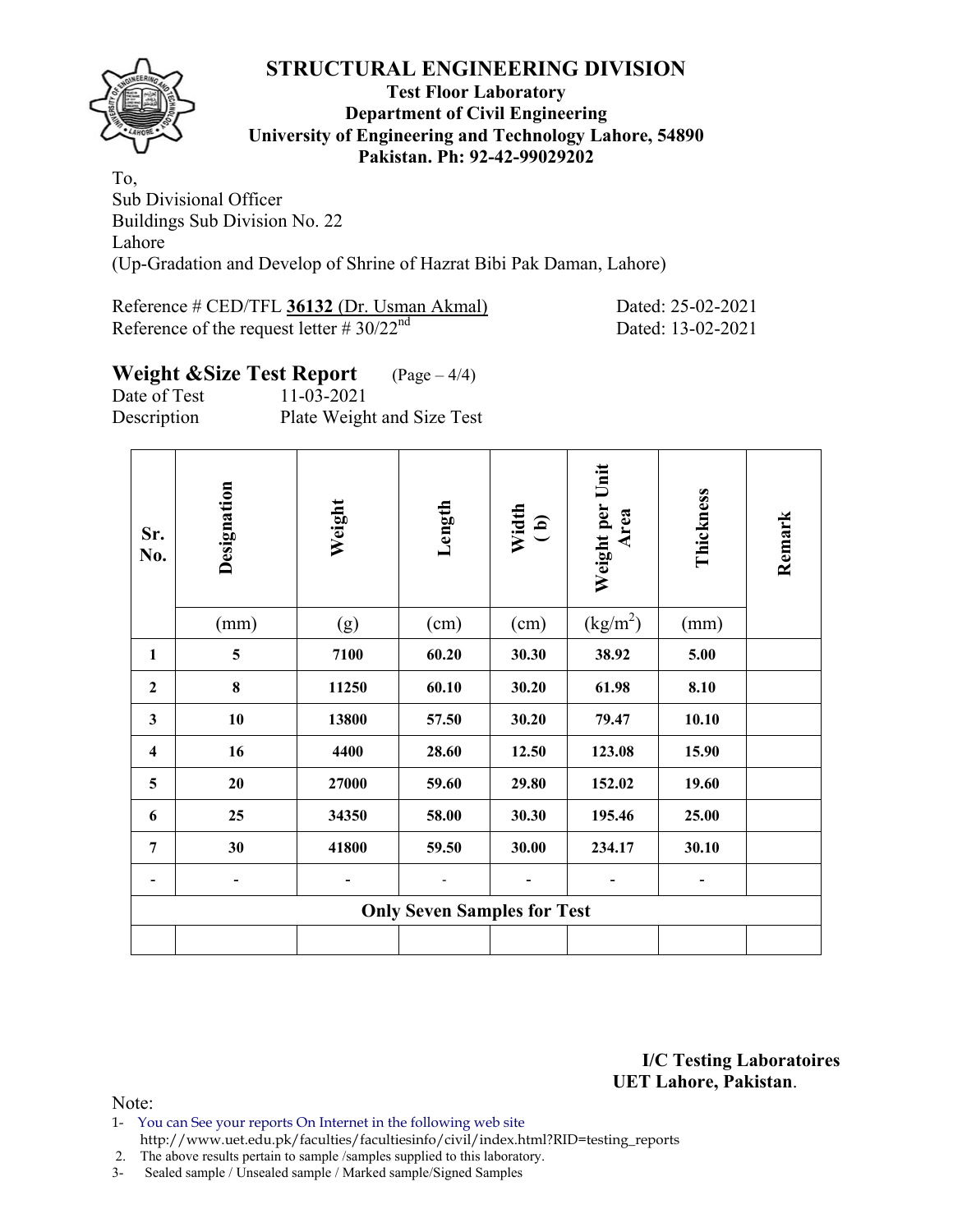

### **Test Floor Laboratory Department of Civil Engineering University of Engineering and Technology Lahore, 54890 Pakistan. Ph: 92-42-99029202**

To, M/S S.A Sheikh & Co Daroghawala Bundh Road, Lahore

Reference # CED/TFL **36193** (Dr. Usman Akmal) Dated: 09-03-2021 Reference of the request letter # S.A.Sheikh.NTT/21/1 Dated: 09-03-2021

### **Tension Test Report** (Page – 1/1) Date of Test 11-03-2021 Gauge length 2 inches Description Steel Strip Tensile Test as per ASTM A36

| Sr. No.                  | Designation        | Size of Strip<br>(mm) | <b>X</b> Section<br>Area<br>$\text{(mm}^2)$ | <b>Yield load</b><br>(kg) | <b>Breaking</b><br>Load<br>(kg)         | <b>Yield Stress</b><br>(MPa) | Ultimate<br><b>Stress</b><br>(MPa) | Elongation<br>(in)           | % Elongation   | Remarks |
|--------------------------|--------------------|-----------------------|---------------------------------------------|---------------------------|-----------------------------------------|------------------------------|------------------------------------|------------------------------|----------------|---------|
| 1                        | <b>Steel Strip</b> | 23.70x2.50            | 59.25                                       | 1900                      | 2900                                    | 314.58                       | 480.15                             | 0.55                         | 27.50          |         |
|                          |                    | $\overline{a}$        |                                             |                           |                                         |                              |                                    | $\qquad \qquad \blacksquare$ | $\blacksquare$ |         |
|                          |                    |                       |                                             |                           |                                         |                              |                                    | $\overline{\phantom{0}}$     | -              |         |
|                          |                    | -                     |                                             |                           |                                         |                              |                                    |                              |                |         |
| $\overline{\phantom{0}}$ |                    | $\overline{a}$        |                                             |                           |                                         |                              |                                    |                              | -              |         |
|                          |                    | $\overline{a}$        |                                             |                           |                                         |                              |                                    |                              | -              |         |
|                          |                    |                       |                                             |                           | <b>Only One Sample for Tensile Test</b> |                              |                                    |                              |                |         |
|                          |                    |                       |                                             | <b>Bend Test</b>          |                                         |                              |                                    |                              |                |         |
|                          |                    |                       |                                             |                           |                                         |                              |                                    |                              |                |         |
|                          |                    |                       |                                             |                           |                                         |                              |                                    |                              |                |         |

**I/C Testing Laboratoires UET Lahore, Pakistan**.

- 1- You can See your reports On Internet in the following web site
- http://www.uet.edu.pk/faculties/facultiesinfo/civil/index.html?RID=testing\_reports
- 2. The above results pertain to sample /samples supplied to this laboratory. 3- Sealed sample / Unsealed sample / Marked sample/Signed Samples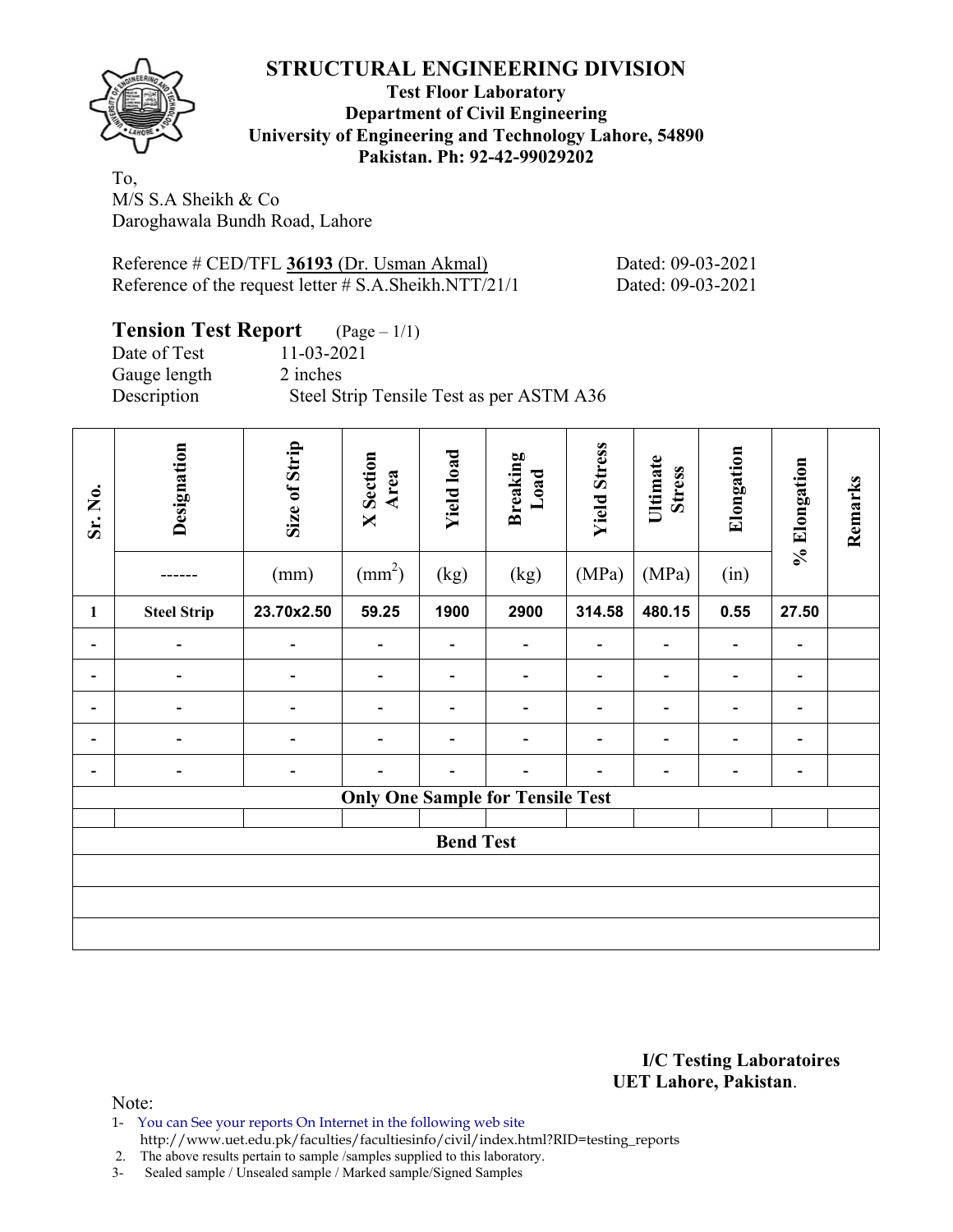

### **Test Floor Laboratory Department of Civil Engineering University of Engineering and Technology Lahore, 54890 Pakistan. Ph: 92-42-99029202**

To, Sub Divisional Officer Buildings Sub Division No. 21 Lahore (Establishment of E-Library / Community Center at Revenue Empolyees Cooprative Housing Society Lahore) Reference # CED/TFL **36194** (Dr. Usman Akmal) Dated: 10-03-2021 Reference of the request letter # 1661/21 Dated: 27-02-2021

# **Tension Test Report** (Page -1/1)

Date of Test 11-03-2021 Gauge length 8 inches

Description Deformed Steel Bar Tensile and Bend Test as per ASTM-A615

| Sr. No.                  | Weight         |                          | Diameter/<br><b>Size</b><br>(inch) | Area<br>$(in^2)$         |        | <b>Yield load</b>                                   | <b>Breaking</b><br>Load | <b>Yield Stress</b><br>(psi) |               | <b>Ultimate Stress</b><br>(psi)                                 |                          | Elongation               | % Elongation             | Remarks |
|--------------------------|----------------|--------------------------|------------------------------------|--------------------------|--------|-----------------------------------------------------|-------------------------|------------------------------|---------------|-----------------------------------------------------------------|--------------------------|--------------------------|--------------------------|---------|
|                          | $\frac{2}{10}$ | Nominal                  | Actual                             | Nominal                  | Actual | (kg)                                                | (kg)                    | Nominal                      | <b>Actual</b> | Nominal                                                         | <b>Actual</b>            | (inch)                   |                          |         |
| $\mathbf{1}$             | 0.373          | 3/8                      | 0.373                              | 0.11                     | 0.110  | 3500                                                | 5000                    | 70200                        | 70450         | 100200                                                          | 100700                   | 1.00                     | 12.5                     |         |
| $\overline{2}$           | 0.376          | 3/8                      | 0.375                              | 0.11                     | 0.111  | 3600                                                | 5000                    | 72200                        | 71740         | 100200                                                          | 99700                    | 1.30                     | 16.3                     |         |
| $\overline{\phantom{0}}$ |                | $\blacksquare$           |                                    | $\overline{\phantom{a}}$ |        |                                                     |                         |                              |               |                                                                 | $\overline{a}$           | $\overline{a}$           |                          |         |
| $\overline{\phantom{a}}$ |                | $\overline{\phantom{0}}$ |                                    |                          |        |                                                     |                         |                              |               |                                                                 | $\overline{a}$           | $\overline{\phantom{0}}$ |                          |         |
| $\overline{\phantom{a}}$ |                | $\blacksquare$           |                                    |                          |        |                                                     |                         |                              |               |                                                                 | $\overline{a}$           | -                        | $\overline{\phantom{0}}$ |         |
| $\overline{\phantom{a}}$ |                |                          |                                    |                          |        |                                                     |                         |                              |               | $\overline{\phantom{0}}$                                        | $\overline{\phantom{0}}$ | $\overline{\phantom{0}}$ |                          |         |
|                          |                |                          |                                    |                          |        |                                                     |                         |                              |               | Note: only two samples for tensile and one sample for bend test |                          |                          |                          |         |
|                          |                |                          |                                    |                          |        |                                                     |                         |                              |               |                                                                 |                          |                          |                          |         |
|                          |                |                          |                                    |                          |        |                                                     | <b>Bend Test</b>        |                              |               |                                                                 |                          |                          |                          |         |
|                          |                |                          |                                    |                          |        | 3/8" Dia Bar Bend Test Through 180° is Satisfactory |                         |                              |               |                                                                 |                          |                          |                          |         |
|                          |                |                          |                                    |                          |        |                                                     |                         |                              |               |                                                                 |                          |                          |                          |         |
|                          |                |                          |                                    |                          |        |                                                     |                         |                              |               |                                                                 |                          |                          |                          |         |

**I/C Testing Laboratoires UET Lahore, Pakistan**.

Note:

1- You can See your reports On Internet in the following web site http://www.uet.edu.pk/faculties/facultiesinfo/civil/index.html?RID=testing\_reports

2. The above results pertain to sample /samples supplied to this laboratory.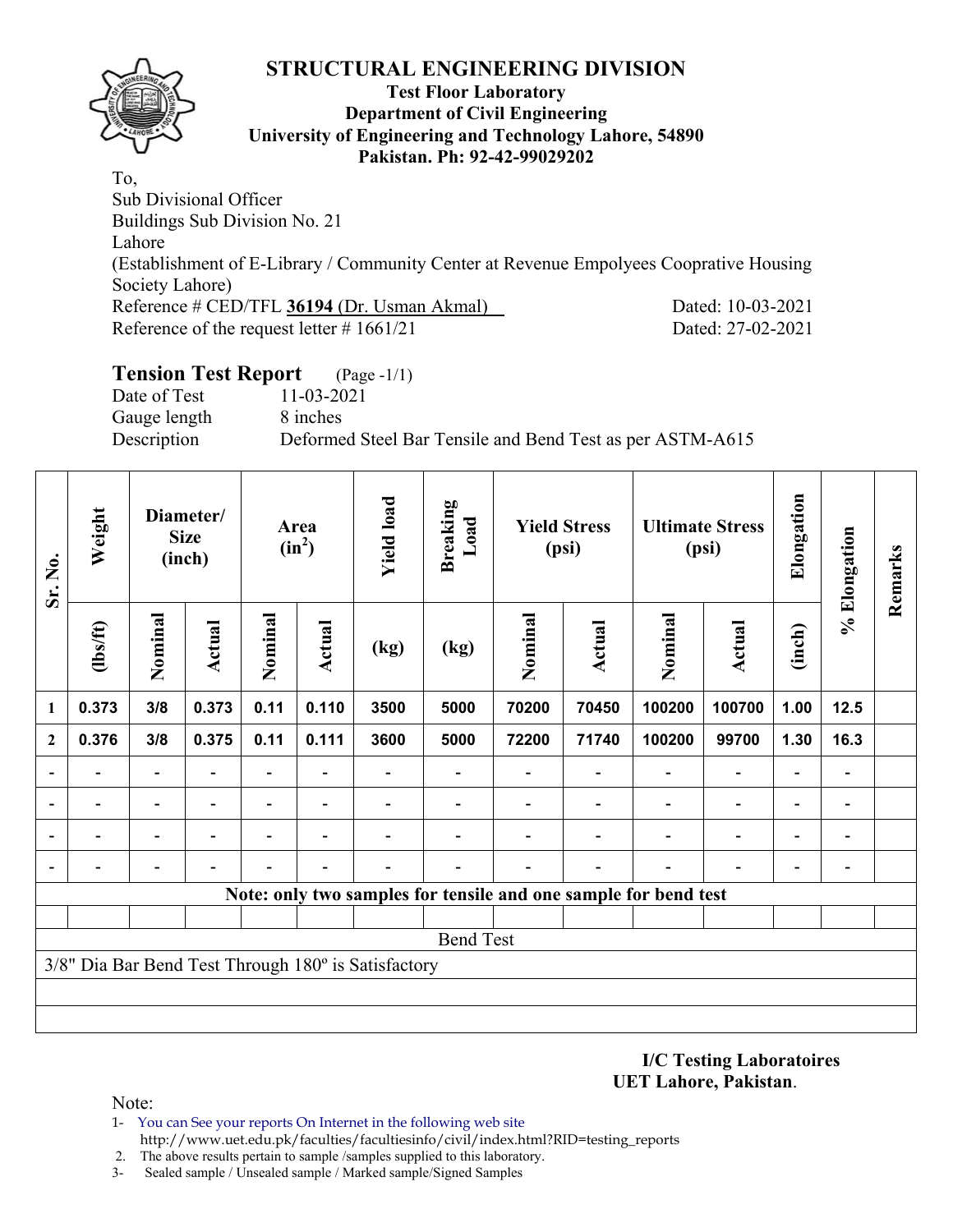

### **Test Floor Laboratory Department of Civil Engineering University of Engineering and Technology Lahore, 54890 Pakistan. Ph: 92-42-99029202**

To, Manager Coordination Izhar Construction (Pvt) Ltd Construction of Mill Building & Cotton Godowns at Nishat Mills Limited, Sahiwala, Faisalabad

| Reference # CED/TFL 36196 (Dr. Usman Akmal)             | Dated: |
|---------------------------------------------------------|--------|
| Reference of the request letter # ICPL/CONST-NML/21/028 | Dated: |

# **Tension Test Report** (Page -1/1)<br>Date of Test 11-03-2021

Date of Test Gauge length 8 inches

Description Deformed Steel Bar Tensile and Bend Test as per ASTM-A615

| Sr. No.                  | Weight         |                          | Diameter/<br><b>Size</b><br>(mm) | Area<br>$(in^2)$ |                          | <b>Yield load</b>                                   | <b>Breaking</b><br>Load | <b>Yield Stress</b><br>(psi) |                          | <b>Ultimate Stress</b><br>(psi)                                 |                          | Elongation               |                | Remarks |
|--------------------------|----------------|--------------------------|----------------------------------|------------------|--------------------------|-----------------------------------------------------|-------------------------|------------------------------|--------------------------|-----------------------------------------------------------------|--------------------------|--------------------------|----------------|---------|
|                          | (1bs/ft)       | Nominal                  | Actual                           | Nominal          | Actual                   | (kg)                                                | (kg)                    | Nominal                      | Actual                   | Nominal                                                         | <b>Actual</b>            | (inch)                   | % Elongation   |         |
| $\mathbf{1}$             | 0.410          | 10                       | 9.95                             | 0.12             | 0.121                    | 3400                                                | 4600                    | 62464                        | 62140                    | 84510                                                           | 84100                    | 1.50                     | 18.8           |         |
| $\boldsymbol{2}$         | 0.388          | 10                       | 9.68                             | 0.12             | 0.114                    | 3500                                                | 4700                    | 64301                        | 67680                    | 86347                                                           | 90900                    | 1.20                     | 15.0           |         |
| $\overline{\phantom{a}}$ |                | $\overline{\phantom{a}}$ | $\overline{\phantom{0}}$         |                  | $\overline{\phantom{0}}$ |                                                     |                         |                              | $\overline{\phantom{a}}$ | $\overline{\phantom{a}}$                                        | $\overline{\phantom{a}}$ | $\overline{\phantom{a}}$ |                |         |
| $\blacksquare$           | Ξ.             | $\blacksquare$           | $\blacksquare$                   | Ξ.               | $\blacksquare$           |                                                     |                         |                              |                          | $\overline{\phantom{0}}$                                        | $\overline{a}$           | $\overline{\phantom{a}}$ | $\blacksquare$ |         |
|                          | $\blacksquare$ | $\blacksquare$           | L,                               |                  | $\overline{\phantom{0}}$ |                                                     |                         |                              | $\overline{\phantom{0}}$ | $\overline{a}$                                                  | $\overline{a}$           | $\overline{\phantom{0}}$ |                |         |
|                          |                | $\overline{\phantom{0}}$ |                                  |                  |                          |                                                     |                         |                              | $\blacksquare$           |                                                                 | $\overline{\phantom{0}}$ | ۰                        |                |         |
|                          |                |                          |                                  |                  |                          |                                                     |                         |                              |                          | Note: only two samples for tensile and one sample for bend test |                          |                          |                |         |
|                          |                |                          |                                  |                  |                          |                                                     |                         |                              |                          |                                                                 |                          |                          |                |         |
|                          |                |                          |                                  |                  |                          |                                                     | <b>Bend Test</b>        |                              |                          |                                                                 |                          |                          |                |         |
|                          |                |                          |                                  |                  |                          | 10mm Dia Bar Bend Test Through 180° is Satisfactory |                         |                              |                          |                                                                 |                          |                          |                |         |
|                          |                |                          |                                  |                  |                          |                                                     |                         |                              |                          |                                                                 |                          |                          |                |         |
|                          |                |                          |                                  |                  |                          |                                                     |                         |                              |                          |                                                                 |                          |                          |                |         |

**I/C Testing Laboratoires UET Lahore, Pakistan**.

10-03-2021 10-03-2021

Note:

1- You can See your reports On Internet in the following web site http://www.uet.edu.pk/faculties/facultiesinfo/civil/index.html?RID=testing\_reports

2. The above results pertain to sample /samples supplied to this laboratory.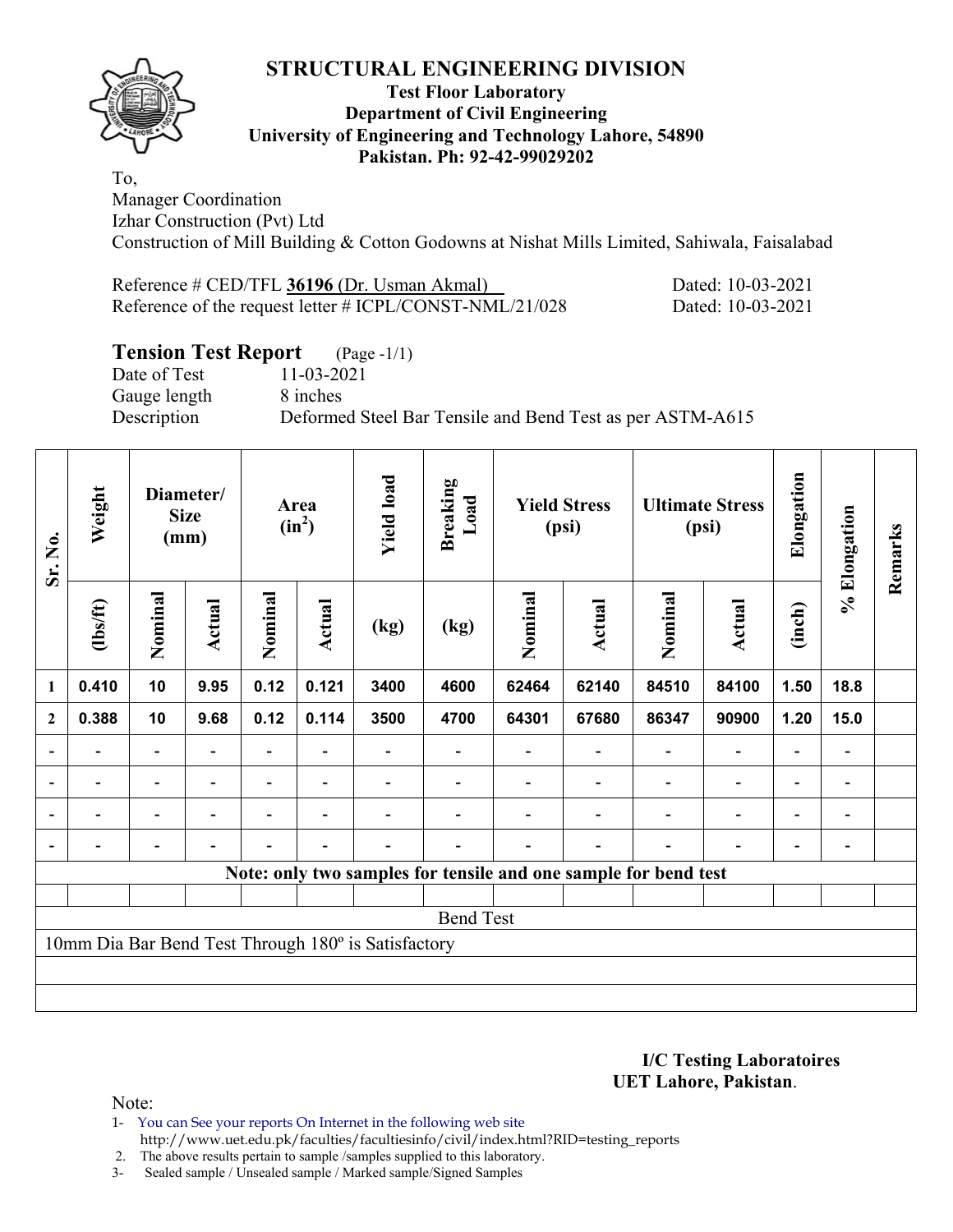

### **Test Floor Laboratory Department of Civil Engineering University of Engineering and Technology Lahore, 54890 Pakistan. Ph: 92-42-99029202**

To, Resident Engineer / Team Leader Prime Engineering Consultancy Kallurkot Bridge Project Construction of 4 Lane Bridge over River Indus Connecting Kallur Kot with D.I Khan

Reference # CED/TFL **36197** (Dr. Usman Akmal) Dated: 10-03-2021 Reference of the request letter # KK-DIK-BR-PJ/2021/266 Dated: 09-03-2021

# **Tension Test Report** (Page – 1/3)

Date of Test 11-03-2021 Gauge length 640 mm Description Steel Strand Tensile Test as per ASTM A-416-94a

| Sr. No.      | <b>Nominal</b><br><b>Diameter</b> | <b>Nominal</b><br>Weight | <b>Measured</b><br>weight | <b>Yield strength</b><br>clause $(6.3)$ |        | <b>Breaking</b><br>strength<br>clause $(6.2)$ |        | Modulus of<br>Elasticity<br>Young's<br>$\mathbf{f}$ , $\mathbf{H}$ , | % Elongation | Remarks / Coil No. |  |  |
|--------------|-----------------------------------|--------------------------|---------------------------|-----------------------------------------|--------|-----------------------------------------------|--------|----------------------------------------------------------------------|--------------|--------------------|--|--|
|              | (mm)                              | (kg/km)                  | (kg/km)                   | (kg)                                    | (kN)   | (kg)                                          | (kN)   | GPa                                                                  |              |                    |  |  |
| $\mathbf{1}$ | 12.70<br>(1/2")                   | 775.0                    | 779.0                     | 17600                                   | 172.66 | 19800                                         | 194.24 | 199                                                                  | >3.50        | 7526               |  |  |
| $\mathbf{2}$ | 12.70<br>(1/2")                   | 775.0                    | 780.0                     | 17800                                   | 174.62 | 20000                                         | 196.20 | 198                                                                  | >3.50        | 7534               |  |  |
|              | $\blacksquare$                    |                          |                           |                                         |        |                                               |        |                                                                      |              |                    |  |  |
|              | $\overline{\phantom{a}}$          | $\overline{\phantom{0}}$ |                           |                                         |        |                                               |        |                                                                      |              |                    |  |  |
|              | $\blacksquare$                    | $\overline{\phantom{a}}$ |                           |                                         |        |                                               |        |                                                                      |              |                    |  |  |
|              | $\overline{\phantom{0}}$          |                          |                           |                                         |        |                                               |        |                                                                      |              |                    |  |  |
|              | <b>Only two samples for Test</b>  |                          |                           |                                         |        |                                               |        |                                                                      |              |                    |  |  |

Note:

1. Modulus of Elasticity is based on nominal steel area of the steel strand vide clause 13.3 of ASTM – A416a

2. Load versus percentage strain graphs are attached

**I/C Testing Laboratoires UET Lahore, Pakistan**.

Note:

1- You can See your reports On Internet in the following web site http://www.uet.edu.pk/faculties/facultiesinfo/civil/index.html?RID=testing\_reports

2. The above results pertain to sample /samples supplied to this laboratory.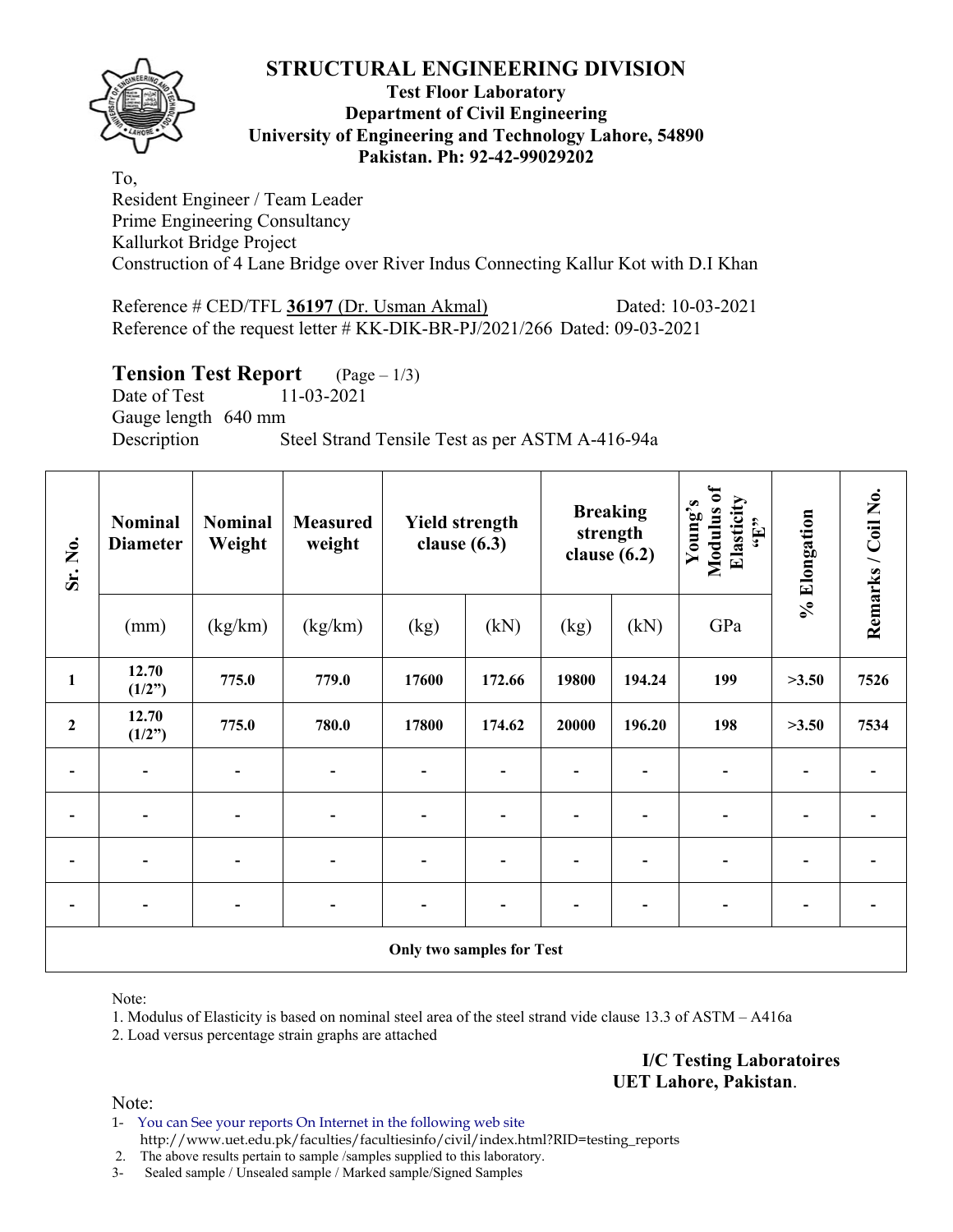

### **Test Floor Laboratory Department of Civil Engineering University of Engineering and Technology Lahore, 54890 Pakistan. Ph: 92-42-99029202**

To, Resident Engineer / Team Leader Prime Engineering Consultancy Kallurkot Bridge Project Construction of 4 Lane Bridge over River Indus Connecting Kallur Kot with D.I Khan

Reference # CED/TFL **36197** (Dr. Usman Akmal) Dated: 10-03-2021 Reference of the request letter # KK-DIK-BR-PJ/2021/266 Dated: 09-03-2021

**Graph**  $(Page - 2/3)$ 



**I/C Testing Laboratoires UET Lahore, Pakistan**.

- 1- You can See your reports On Internet in the following web site http://www.uet.edu.pk/faculties/facultiesinfo/civil/index.html?RID=testing\_reports
- 2. The above results pertain to sample /samples supplied to this laboratory.
- 3- Sealed sample / Unsealed sample / Marked sample/Signed Samples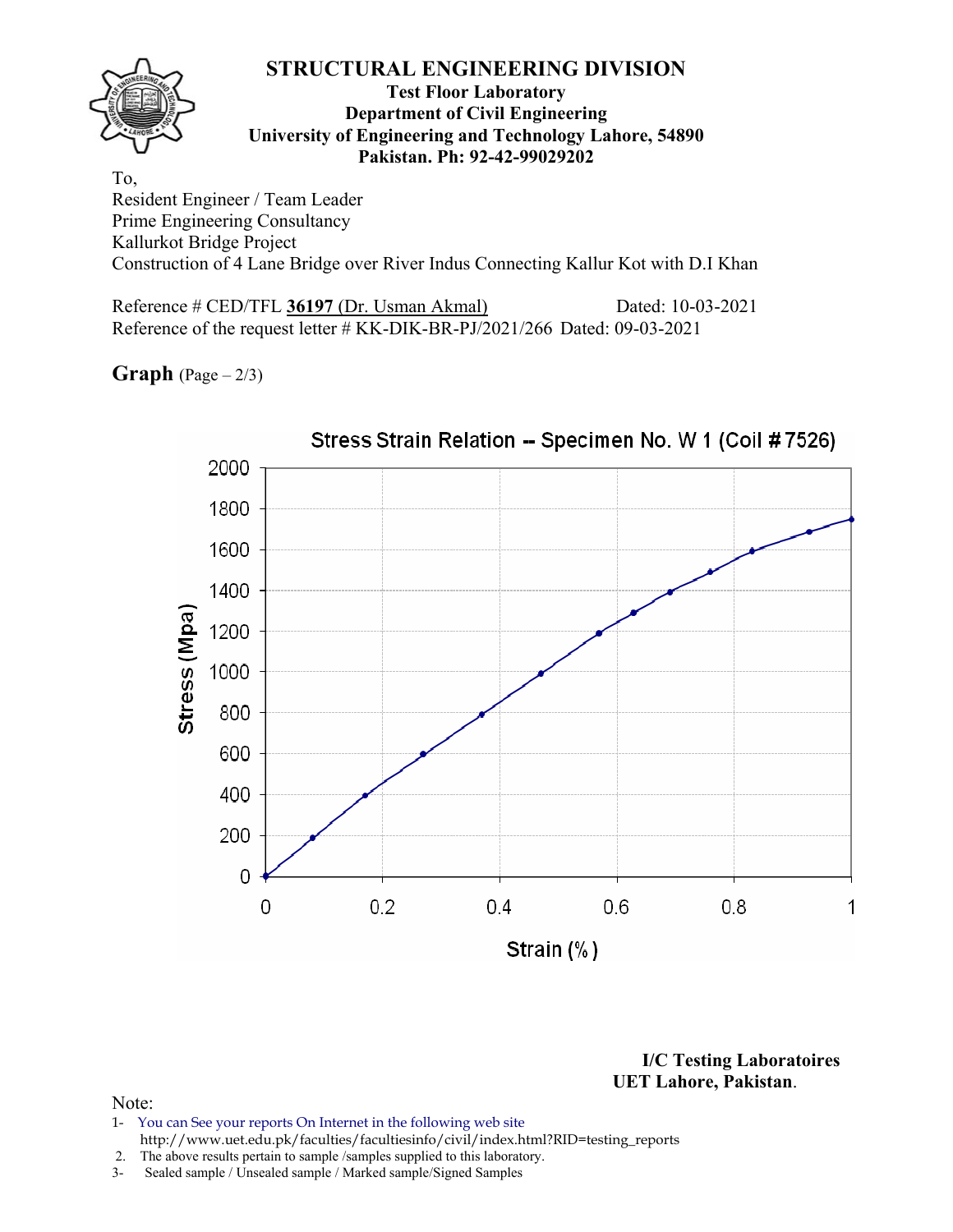

### **Test Floor Laboratory Department of Civil Engineering University of Engineering and Technology Lahore, 54890 Pakistan. Ph: 92-42-99029202**

To, Resident Engineer / Team Leader Prime Engineering Consultancy Kallurkot Bridge Project Construction of 4 Lane Bridge over River Indus Connecting Kallur Kot with D.I Khan

Reference # CED/TFL **36197** (Dr. Usman Akmal) Dated: 10-03-2021 Reference of the request letter # KK-DIK-BR-PJ/2021/266 Dated: 09-03-2021

**Graph**  $(Page - 3/3)$ 



**I/C Testing Laboratoires UET Lahore, Pakistan**.

- 1- You can See your reports On Internet in the following web site http://www.uet.edu.pk/faculties/facultiesinfo/civil/index.html?RID=testing\_reports
- 2. The above results pertain to sample /samples supplied to this laboratory.
- 3- Sealed sample / Unsealed sample / Marked sample/Signed Samples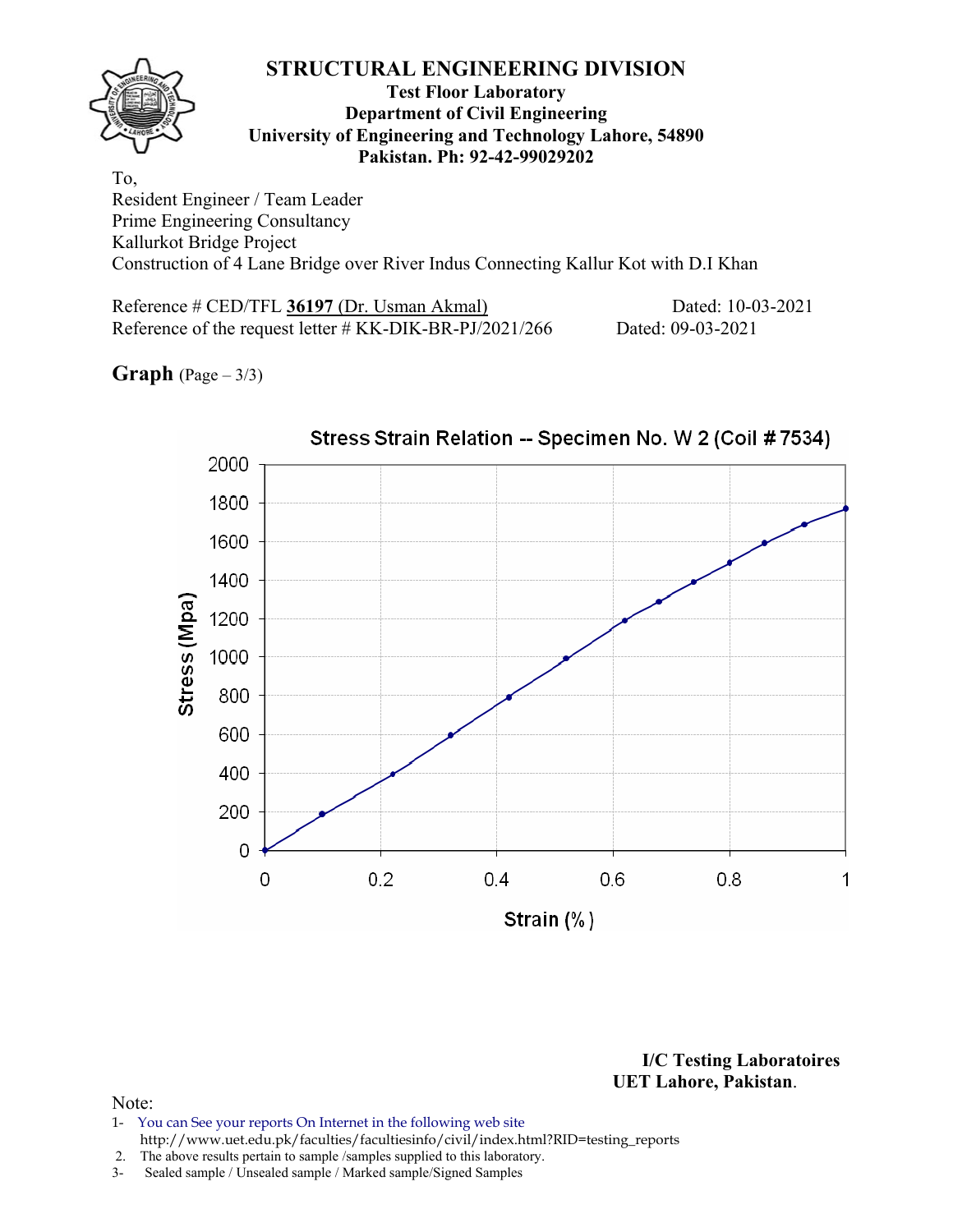### **STRUCTURAL ENGINEERING DIVISION Test Floor Laboratory Department of Civil Engineering University of Engineering and Technology Lahore, 54890 Pakistan. Ph: 92-42-99029202**

To, Manager Monotoring & Coordination Shajar Roads Limited Dualization of Sheikhupura – Gujranwala Road

| Reference # CED/TFL 36198 (Dr. Usman Akmal)        | Dated: 10-03-2021 |
|----------------------------------------------------|-------------------|
| Reference of the request letter # MMC/SHJR/SGRP/41 | Dated: 08-03-2021 |

# **Tension Test Report** (Page -1/1)

Date of Test 11-03-2021 Gauge length 8 inches

Description Deformed Steel Bar Tensile and Bend Test as per ASTM-A615

| Sr. No.                  | Weight                                        |                          | Diameter/<br>size | Area<br>$(in^2)$ |                          | <b>Yield load</b>        | <b>Breaking</b><br>Load | <b>Yield Stress</b><br>(psi) |                                                                 | <b>Ultimate Stress</b><br>(psi) |                              |                          |                          | Elongation | % Elongation | Remarks |
|--------------------------|-----------------------------------------------|--------------------------|-------------------|------------------|--------------------------|--------------------------|-------------------------|------------------------------|-----------------------------------------------------------------|---------------------------------|------------------------------|--------------------------|--------------------------|------------|--------------|---------|
|                          | $\frac{2}{10}$                                | Nominal<br>$(\#)$        | Actual<br>(inch)  | Nominal          | Actual                   | (kg)                     | (kg)                    | Nominal                      | Actual                                                          | Nominal                         | Actual                       | (inch)                   |                          |            |              |         |
| $\mathbf{1}$             | 0.383                                         | $\mathbf{3}$             | 0.378             | 0.11             | 0.113                    | 3800                     | 4600                    | 76200                        | 74440                                                           | 92200                           | 90200                        | 1.20                     | 15.0                     |            |              |         |
| $\overline{2}$           | 0.381                                         | $\mathbf{3}$             | 0.378             | 0.11             | 0.112                    | 3700                     | 4700                    | 74200                        | 72730                                                           | 94200                           | 92400                        | 1.20                     | 15.0                     |            |              |         |
|                          |                                               | $\overline{\phantom{0}}$ |                   |                  |                          |                          |                         |                              |                                                                 |                                 | $\overline{\phantom{0}}$     | $\overline{\phantom{0}}$ |                          |            |              |         |
| $\overline{\phantom{a}}$ | $\overline{\phantom{0}}$                      | $\overline{\phantom{a}}$ | $\blacksquare$    | $\blacksquare$   | $\overline{\phantom{a}}$ |                          |                         |                              | $\blacksquare$                                                  | $\overline{\phantom{a}}$        | $\overline{\phantom{a}}$     | $\overline{\phantom{a}}$ | $\overline{\phantom{a}}$ |            |              |         |
|                          | $\overline{\phantom{0}}$                      | $\overline{\phantom{a}}$ |                   | $\blacksquare$   | ۰                        |                          |                         |                              |                                                                 | $\blacksquare$                  | $\qquad \qquad \blacksquare$ | $\overline{\phantom{0}}$ | $\overline{\phantom{0}}$ |            |              |         |
|                          | $\overline{\phantom{0}}$                      | $\overline{\phantom{a}}$ |                   | $\blacksquare$   | $\overline{\phantom{a}}$ | $\overline{\phantom{0}}$ |                         |                              | $\blacksquare$                                                  | $\blacksquare$                  | $\overline{\phantom{0}}$     | $\overline{\phantom{a}}$ | $\blacksquare$           |            |              |         |
|                          |                                               |                          |                   |                  |                          |                          |                         |                              | Note: only two samples for tensile and one sample for bend test |                                 |                              |                          |                          |            |              |         |
|                          |                                               |                          |                   |                  |                          |                          |                         |                              |                                                                 |                                 |                              |                          |                          |            |              |         |
|                          |                                               |                          |                   |                  |                          |                          | <b>Bend Test</b>        |                              |                                                                 |                                 |                              |                          |                          |            |              |         |
|                          | #3 Bar Bend Test Through 180° is Satisfactory |                          |                   |                  |                          |                          |                         |                              |                                                                 |                                 |                              |                          |                          |            |              |         |
|                          |                                               |                          |                   |                  |                          |                          |                         |                              |                                                                 |                                 |                              |                          |                          |            |              |         |
|                          |                                               |                          |                   |                  |                          |                          |                         |                              |                                                                 |                                 |                              |                          |                          |            |              |         |

**I/C Testing Laboratoires UET Lahore, Pakistan**.

Note:

1- You can See your reports On Internet in the following web site http://www.uet.edu.pk/faculties/facultiesinfo/civil/index.html?RID=testing\_reports

2. The above results pertain to sample /samples supplied to this laboratory.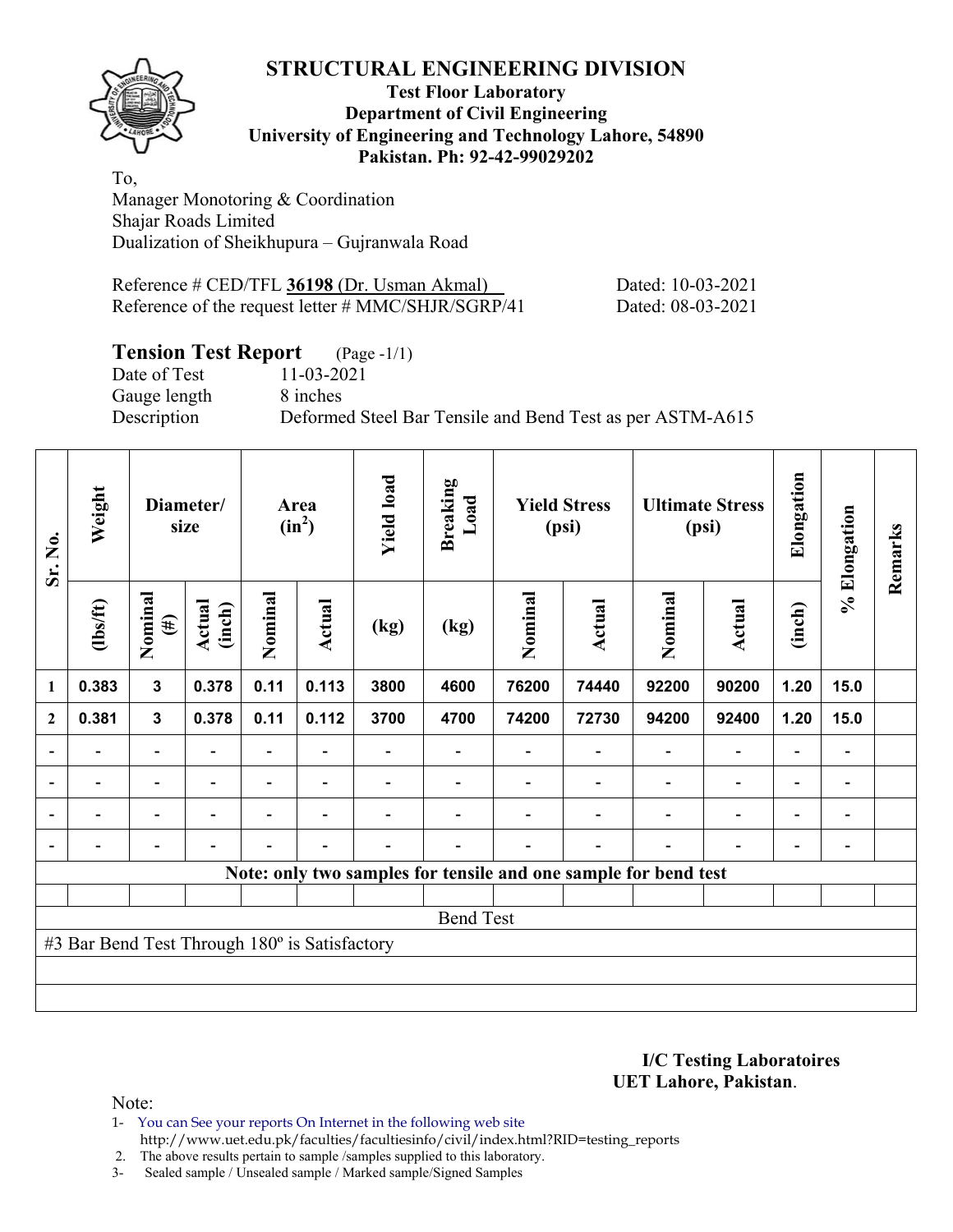

### **Test Floor Laboratory Department of Civil Engineering University of Engineering and Technology Lahore, 54890 Pakistan. Ph: 92-42-99029202**

To, Resident Engineer Dar Engineering Construction of Punjab Agriculture, Food and Durg Authority's Science Enclave (PAFDA)

| Reference # CED/TFL 36199 (Dr. Usman Akmal)                  | Dated: 10-03-2021 |
|--------------------------------------------------------------|-------------------|
| Reference of the request letter $\#$ DB-78/DAR/RE/ME/2021/06 | Dated: 09-03-2021 |

# **Tension Test Report** (Page -1/1)

Date of Test 11-03-2021 Gauge length 8 inches

Description Deformed Steel Bar Tensile and Bend Test as per ASTM-A615

| Sr. No.                  | Weight                                        |                          | Diameter/<br>size        |                | Area<br>$(in^2)$         | <b>Yield load</b> | <b>Breaking</b><br>Load | <b>Yield Stress</b><br>(psi)<br>(psi) |                                                                 | <b>Ultimate Stress</b>   |                          | Elongation               | % Elongation   | Remarks |
|--------------------------|-----------------------------------------------|--------------------------|--------------------------|----------------|--------------------------|-------------------|-------------------------|---------------------------------------|-----------------------------------------------------------------|--------------------------|--------------------------|--------------------------|----------------|---------|
|                          | $\frac{2}{10}$                                | Nominal<br>$(\#)$        | Actual<br>(inch)         | Nominal        | Actual                   | (kg)              | (kg)                    | Nominal                               | Actual                                                          | Nominal                  | Actual                   | (inch)                   |                |         |
| 1                        | 0.374                                         | $\mathbf{3}$             | 0.374                    | 0.11           | 0.110                    | 3400              | 4900                    | 68200                                 | 68140                                                           | 98200                    | 98200                    | 1.30                     | 16.3           |         |
| $\mathbf{2}$             | 0.375                                         | $\mathbf{3}$             | 0.375                    | 0.11           | 0.110                    | 3400              | 4900                    | 68200                                 | 68030                                                           | 98200                    | 98100                    | 1.50                     | 18.8           |         |
|                          |                                               | $\overline{\phantom{0}}$ |                          |                |                          |                   |                         |                                       |                                                                 |                          | $\overline{\phantom{0}}$ | $\blacksquare$           |                |         |
| $\overline{\phantom{a}}$ | $\overline{\phantom{0}}$                      | $\overline{\phantom{a}}$ | $\overline{\phantom{a}}$ |                | $\blacksquare$           |                   |                         |                                       | $\blacksquare$                                                  | $\overline{\phantom{0}}$ | $\overline{a}$           | $\overline{\phantom{0}}$ | $\blacksquare$ |         |
| $\blacksquare$           | $\overline{\phantom{0}}$                      | Ξ.                       | $\blacksquare$           | $\blacksquare$ | $\blacksquare$           |                   |                         |                                       | $\overline{\phantom{0}}$                                        | $\overline{\phantom{0}}$ | $\blacksquare$           | $\overline{\phantom{0}}$ | $\blacksquare$ |         |
| $\blacksquare$           | -                                             | -                        | ۰                        | $\blacksquare$ | $\overline{\phantom{0}}$ | $\blacksquare$    |                         |                                       | $\overline{\phantom{a}}$                                        | $\overline{\phantom{0}}$ | $\blacksquare$           | $\overline{\phantom{0}}$ | $\blacksquare$ |         |
|                          |                                               |                          |                          |                |                          |                   |                         |                                       | Note: only two samples for tensile and one sample for bend test |                          |                          |                          |                |         |
|                          |                                               |                          |                          |                |                          |                   |                         |                                       |                                                                 |                          |                          |                          |                |         |
|                          |                                               |                          |                          |                |                          |                   | <b>Bend Test</b>        |                                       |                                                                 |                          |                          |                          |                |         |
|                          | #3 Bar Bend Test Through 180° is Satisfactory |                          |                          |                |                          |                   |                         |                                       |                                                                 |                          |                          |                          |                |         |
|                          |                                               |                          |                          |                |                          |                   |                         |                                       |                                                                 |                          |                          |                          |                |         |
|                          |                                               |                          |                          |                |                          |                   |                         |                                       |                                                                 |                          |                          |                          |                |         |

**I/C Testing Laboratoires UET Lahore, Pakistan**.

Note:

1- You can See your reports On Internet in the following web site http://www.uet.edu.pk/faculties/facultiesinfo/civil/index.html?RID=testing\_reports

2. The above results pertain to sample /samples supplied to this laboratory.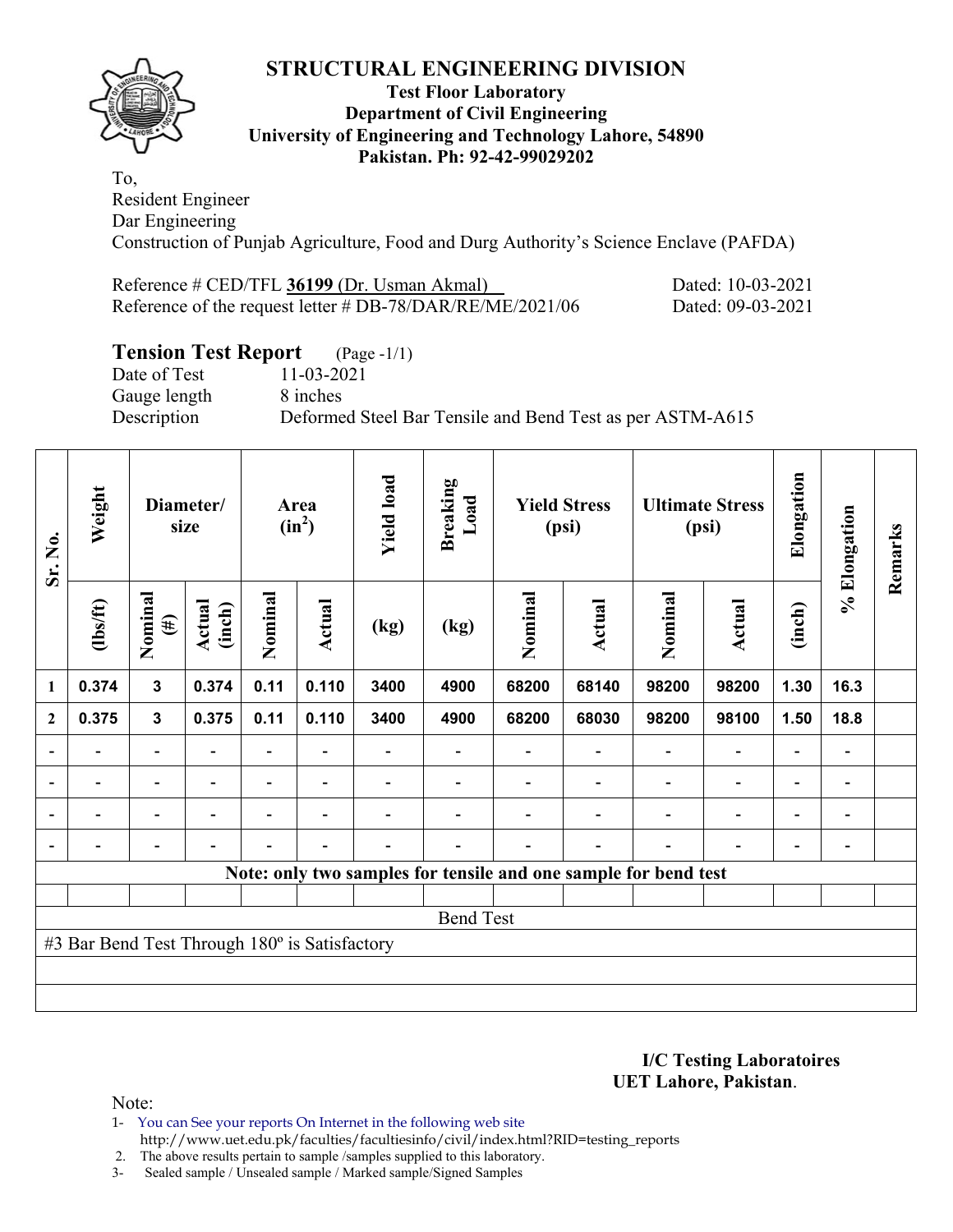

### **Test Floor Laboratory Department of Civil Engineering University of Engineering and Technology Lahore, 54890 Pakistan. Ph: 92-42-99029202**

To, Resident Engineer Osmani & Company (Pvt) Ltd Infrastructure Development Works of Phase-II (Including Construction of UG, OH Tank, Water Supply and Sewerage System) at M-3 Industrial City near Sahianwala Interchange, M3 Motorway, Faisalabad Reference # CED/TFL **36202** (Dr. Usman Akmal) Dated: 10-03-2021 Reference of the request letter # CRE/M3IC/FIC-040/Lab/1054 Dated: 09-03-2021

# **Tension Test Report** (Page -1/1)

Date of Test 11-03-2021 Gauge length 8 inches

Description Deformed Steel Bar Tensile and Bend Test as per ASTM-A615

| Sr. No.      | Weight                                        |                          | Diameter/<br>size | Area<br>$(in^2)$         |                          | <b>Yield load</b> | <b>Breaking</b><br>Load |                                                                 | <b>Yield Stress</b><br>(psi) |                          | <b>Ultimate Stress</b><br>(psi) |                          | % Elongation                 | Remarks                 |
|--------------|-----------------------------------------------|--------------------------|-------------------|--------------------------|--------------------------|-------------------|-------------------------|-----------------------------------------------------------------|------------------------------|--------------------------|---------------------------------|--------------------------|------------------------------|-------------------------|
|              | $\frac{2}{10}$                                | Nominal<br>$(\#)$        | Actual<br>(inch)  | Nominal                  | Actual                   | (kg)              | (kg)                    | Nominal                                                         | <b>Actual</b>                | Nominal                  | <b>Actual</b>                   | (inch)                   |                              |                         |
| 1            | 0.365                                         | $\mathbf{3}$             | 0.369             | 0.11                     | 0.107                    | 3200              | 4900                    | 64200                                                           | 65810                        | 98200                    | 100800                          | 1.30                     | 16.3                         |                         |
| $\mathbf{2}$ | 0.360                                         | $\mathbf{3}$             | 0.367             | 0.11                     | 0.106                    | 3200              | 4800                    | 64200                                                           | 66610                        | 96200                    | 100000                          | 1.30                     | 16.3                         | Ittehad<br><b>Steel</b> |
|              |                                               | $\overline{\phantom{0}}$ |                   | $\overline{\phantom{a}}$ | Ξ.                       |                   |                         |                                                                 | $\overline{\phantom{0}}$     | $\overline{\phantom{a}}$ | $\overline{\phantom{0}}$        |                          |                              |                         |
|              |                                               | -                        |                   | -                        | $\overline{\phantom{0}}$ |                   |                         |                                                                 |                              |                          | $\overline{\phantom{a}}$        | $\overline{\phantom{0}}$ | $\qquad \qquad \blacksquare$ |                         |
|              |                                               | -                        |                   | -                        |                          |                   |                         |                                                                 |                              |                          |                                 |                          | $\blacksquare$               |                         |
|              |                                               |                          |                   |                          |                          |                   |                         |                                                                 |                              |                          |                                 |                          | -                            |                         |
|              |                                               |                          |                   |                          |                          |                   |                         | Note: only two samples for tensile and one sample for bend test |                              |                          |                                 |                          |                              |                         |
|              |                                               |                          |                   |                          |                          |                   |                         |                                                                 |                              |                          |                                 |                          |                              |                         |
|              |                                               |                          |                   |                          |                          |                   | <b>Bend Test</b>        |                                                                 |                              |                          |                                 |                          |                              |                         |
|              | #3 Bar Bend Test Through 180° is Satisfactory |                          |                   |                          |                          |                   |                         |                                                                 |                              |                          |                                 |                          |                              |                         |
|              |                                               |                          |                   |                          |                          |                   |                         |                                                                 |                              |                          |                                 |                          |                              |                         |
|              |                                               |                          |                   |                          |                          |                   |                         |                                                                 |                              |                          |                                 |                          |                              |                         |

**I/C Testing Laboratoires UET Lahore, Pakistan**.

- 1- You can See your reports On Internet in the following web site http://www.uet.edu.pk/faculties/facultiesinfo/civil/index.html?RID=testing\_reports
- 2. The above results pertain to sample /samples supplied to this laboratory.
- 3- Sealed sample / Unsealed sample / Marked sample/Signed Samples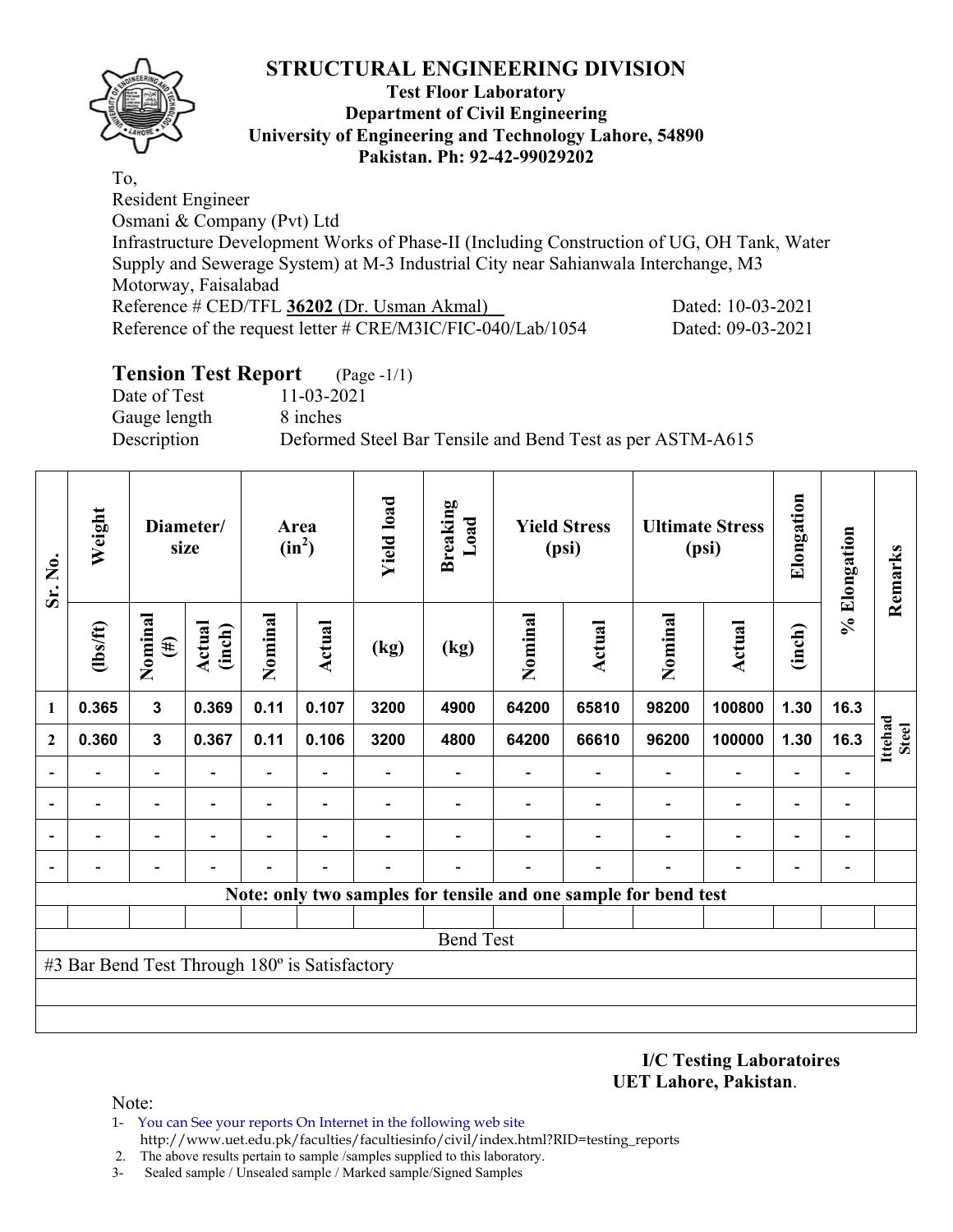

### **Test Floor Laboratory Department of Civil Engineering University of Engineering and Technology Lahore, 54890 Pakistan. Ph: 92-42-99029202**

To, Dy. Manager QA/QC Punjab Industrial Estates

Construction of Watch Towers and Left Over Works of Boundary Wall at Quaid-e-Azam Business Park (QABP) on M-2 Motorway Sheikhupura

| Reference # CED/TFL 36203 (Dr. Usman Akmal)            | Dated: 10-03-2021 |
|--------------------------------------------------------|-------------------|
| Reference of the request letter $\#$ QA/QC/QABP/GHE/05 | Dated: 18-02-2021 |

# **Tension Test Report** (Page -1/1)

Date of Test 11-03-2021 Gauge length 8 inches

Description Deformed Steel Bar Tensile and Bend Test as per ASTM-A615

| Sr. No.                  | Weight                   |                          | Diameter/<br><b>Size</b><br>(mm) | Area<br>$(in^2)$         |                          | <b>Yield load</b>                                   | <b>Breaking</b><br>Load  |         | <b>Yield Stress</b><br>(psi)                                    | <b>Ultimate Stress</b><br>(psi) |                          |                          |                              | Elongation | % Elongation | Remarks |
|--------------------------|--------------------------|--------------------------|----------------------------------|--------------------------|--------------------------|-----------------------------------------------------|--------------------------|---------|-----------------------------------------------------------------|---------------------------------|--------------------------|--------------------------|------------------------------|------------|--------------|---------|
|                          | (1bs/ft)                 | Nominal                  | Actual                           | Nominal                  | Actual                   | (kg)                                                | (kg)                     | Nominal | <b>Actual</b>                                                   | Nominal                         | <b>Actual</b>            | (inch)                   |                              |            |              |         |
| 1                        | 0.369                    | 10                       | 9.44                             | 0.12                     | 0.108                    | 4400                                                | 5200                     | 80835   | 89440                                                           | 95533                           | 105700                   | 0.85                     | 10.6                         |            |              |         |
| $\overline{2}$           | 0.371                    | 10                       | 9.46                             | 0.12                     | 0.109                    | 4200                                                | 5200                     | 77161   | 84950                                                           | 95533                           | 105200                   | 0.80                     | 10.0                         |            |              |         |
|                          |                          | -                        |                                  | -                        |                          |                                                     |                          |         |                                                                 |                                 |                          |                          | -                            |            |              |         |
|                          |                          | -                        |                                  |                          |                          |                                                     |                          |         |                                                                 |                                 | ٠                        |                          | -                            |            |              |         |
| $\overline{\phantom{0}}$ | $\overline{\phantom{0}}$ | $\overline{\phantom{a}}$ | $\overline{\phantom{0}}$         | $\overline{\phantom{0}}$ | $\overline{\phantom{a}}$ |                                                     | $\overline{\phantom{0}}$ |         |                                                                 | $\overline{\phantom{0}}$        | $\overline{\phantom{a}}$ | $\blacksquare$           | $\overline{\phantom{a}}$     |            |              |         |
|                          |                          | -                        |                                  |                          |                          |                                                     |                          |         |                                                                 |                                 |                          | $\overline{\phantom{0}}$ | $\qquad \qquad \blacksquare$ |            |              |         |
|                          |                          |                          |                                  |                          |                          |                                                     |                          |         | Note: only two samples for tensile and one sample for bend test |                                 |                          |                          |                              |            |              |         |
|                          |                          |                          |                                  |                          |                          |                                                     |                          |         |                                                                 |                                 |                          |                          |                              |            |              |         |
|                          |                          |                          |                                  |                          |                          |                                                     | <b>Bend Test</b>         |         |                                                                 |                                 |                          |                          |                              |            |              |         |
|                          |                          |                          |                                  |                          |                          | 10mm Dia Bar Bend Test Through 180° is Satisfactory |                          |         |                                                                 |                                 |                          |                          |                              |            |              |         |
|                          |                          |                          |                                  |                          |                          |                                                     |                          |         |                                                                 |                                 |                          |                          |                              |            |              |         |
|                          |                          |                          |                                  |                          |                          |                                                     |                          |         |                                                                 |                                 |                          |                          |                              |            |              |         |

**I/C Testing Laboratoires UET Lahore, Pakistan**.

- 1- You can See your reports On Internet in the following web site http://www.uet.edu.pk/faculties/facultiesinfo/civil/index.html?RID=testing\_reports
- 2. The above results pertain to sample /samples supplied to this laboratory.
- 3- Sealed sample / Unsealed sample / Marked sample/Signed Samples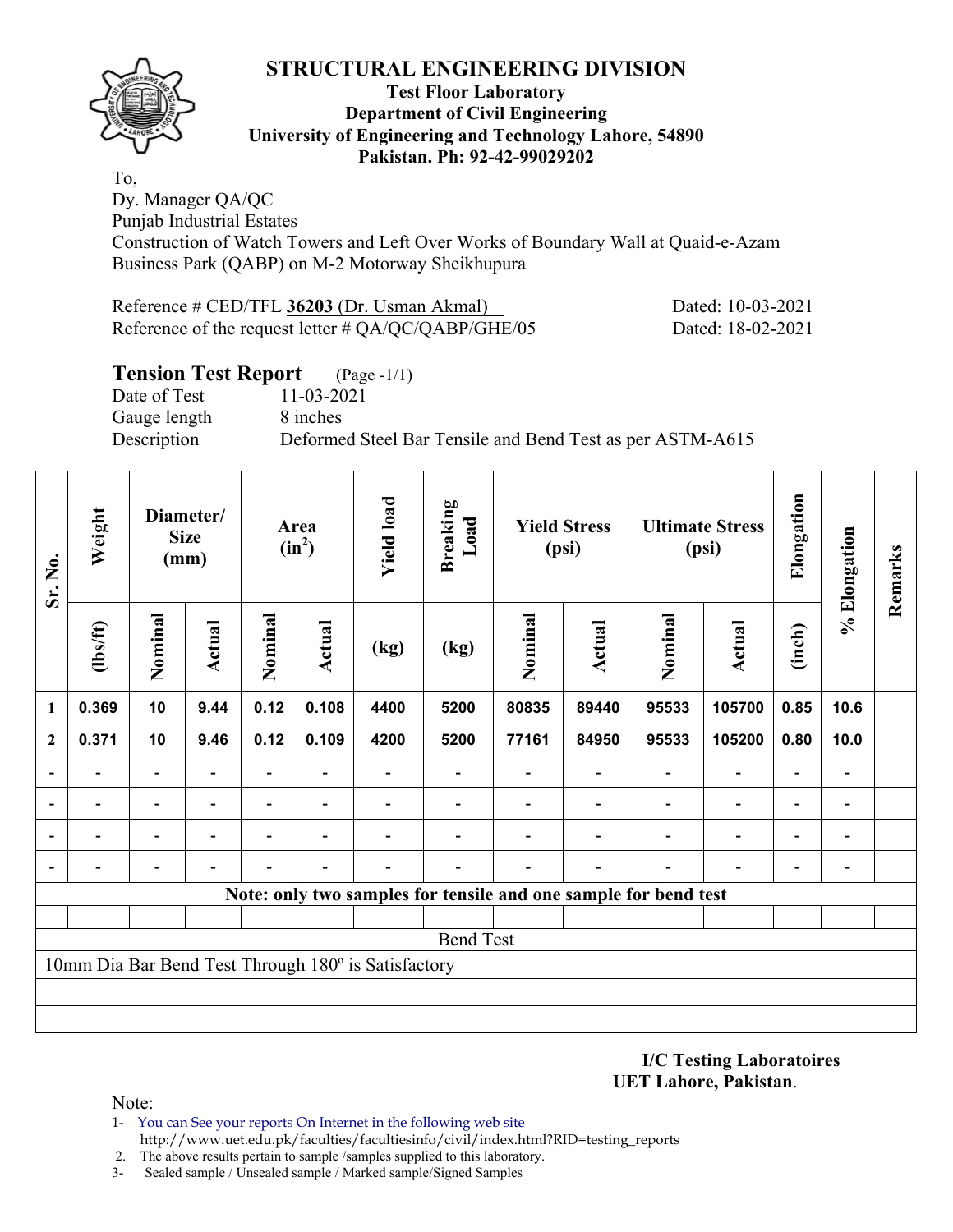

### **Test Floor Laboratory Department of Civil Engineering University of Engineering and Technology Lahore, 54890 Pakistan. Ph: 92-42-99029202**

To, Resident Engineer

Engineering Consultancy Punjab (Pvt) Limited

Resident supervision of construction of balance/ left over works of metro bus project, command & control center Multan (Package-9 G.B)

Reference # CED/TFL **36204** (Dr. Usman Akmal) Dated: 10-03-2021 Reference of the request letter # ECSP/CCM/RE/19 Dated: 05-03-2021

# **Tension Test Report** (Page -1/1) Date of Test 11-03-2021 Gauge length 8 inches Description Deformed Steel Bar Tensile and Bend Test as per ASTM-A615

| Sr. No.      | Weight                                        |                   | Diameter/<br>size       | Area<br>$(in^2)$ |                | <b>Yield load</b> | <b>Breaking</b><br>Load                                         | <b>Yield Stress</b><br>(psi) |               | <b>Ultimate Stress</b><br>(psi) |                          |                          |      | Elongation | % Elongation | Remarks |
|--------------|-----------------------------------------------|-------------------|-------------------------|------------------|----------------|-------------------|-----------------------------------------------------------------|------------------------------|---------------|---------------------------------|--------------------------|--------------------------|------|------------|--------------|---------|
|              | (1bs/ft)                                      | Nominal<br>$(\#)$ | <b>Actual</b><br>(inch) | Nominal          | Actual         | (kg)              | (kg)                                                            | Nominal                      | <b>Actual</b> | Nominal                         | Actual                   | (inch)                   |      |            |              |         |
| 1            | 0.367                                         | $\mathbf{3}$      | 0.371                   | 0.11             | 0.108          | 3800              | 4800                                                            | 76200                        | 77600         | 96200                           | 98100                    | 0.90                     | 11.3 |            |              |         |
| $\mathbf{2}$ | 0.374                                         | $\mathbf{3}$      | 0.374                   | 0.11             | 0.110          | 4100              | 5000                                                            | 82200                        | 82120         | 100200                          | 100200                   | 0.90                     | 11.3 |            |              |         |
| ۰            |                                               |                   |                         | $\blacksquare$   |                |                   |                                                                 |                              |               |                                 | $\overline{\phantom{0}}$ | $\overline{a}$           |      |            |              |         |
| ۰            |                                               |                   |                         | $\blacksquare$   |                |                   |                                                                 |                              |               |                                 | $\overline{\phantom{0}}$ | $\overline{\phantom{0}}$ |      |            |              |         |
|              |                                               |                   |                         | -                | $\blacksquare$ |                   |                                                                 |                              |               |                                 | $\overline{\phantom{0}}$ | ۰                        |      |            |              |         |
|              |                                               |                   |                         |                  |                |                   |                                                                 |                              |               |                                 |                          | $\blacksquare$           |      |            |              |         |
|              |                                               |                   |                         |                  |                |                   | Note: only two samples for tensile and one sample for bend test |                              |               |                                 |                          |                          |      |            |              |         |
|              |                                               |                   |                         |                  |                |                   |                                                                 |                              |               |                                 |                          |                          |      |            |              |         |
|              |                                               |                   |                         |                  |                |                   | <b>Bend Test</b>                                                |                              |               |                                 |                          |                          |      |            |              |         |
|              | #3 Bar Bend Test Through 180° is Satisfactory |                   |                         |                  |                |                   |                                                                 |                              |               |                                 |                          |                          |      |            |              |         |
|              |                                               |                   |                         |                  |                |                   |                                                                 |                              |               |                                 |                          |                          |      |            |              |         |
|              |                                               |                   |                         |                  |                |                   |                                                                 |                              |               |                                 |                          |                          |      |            |              |         |

**I/C Testing Laboratoires UET Lahore, Pakistan**.

- 1- You can See your reports On Internet in the following web site http://www.uet.edu.pk/faculties/facultiesinfo/civil/index.html?RID=testing\_reports
- 2. The above results pertain to sample /samples supplied to this laboratory.
- 3- Sealed sample / Unsealed sample / Marked sample/Signed Samples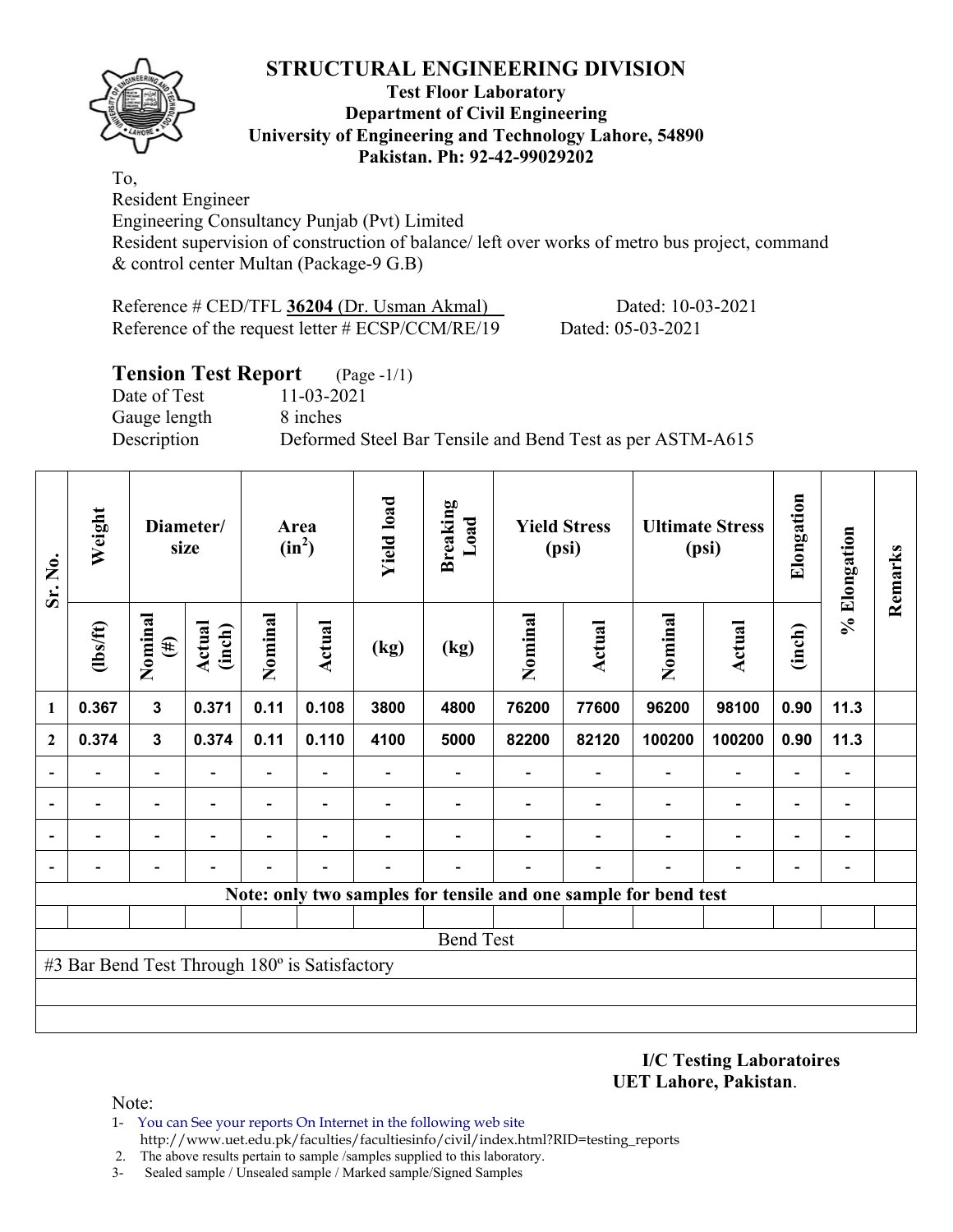

**Test Floor Laboratory Department of Civil Engineering University of Engineering and Technology Lahore, 54890 Pakistan. Ph: 92-42-99029202** 

To, M/S Siddique Sons Lahore

Reference # CED/TFL **36206** (Dr. M Rizwan Riaz) Dated: 11-03-2021 Reference of the request letter # SS/Letter # 580 Dated: 11-03-2021

# **Tension Test Report** (Page – 1/1)

| Date of Test | $11 - 03 - 2021$            |
|--------------|-----------------------------|
| Gauge length | 2 inches                    |
| Description  | Aluminum Strip Tensile Test |

| Sr. No.                  | Designation<br>(mm)      | Size of Strip<br>(cm)    | <b>X</b> Section<br>Area<br>$\text{(cm}^2\text{)}$ | <b>Yield load</b><br>(kN) | <b>Breaking</b><br>Load<br>(kN)          | <b>Yield Stress</b><br>(MPa) | Ultimate<br><b>Stress</b><br>(MPa) | Elongation<br>(in) | % Elongation                 | Remarks |
|--------------------------|--------------------------|--------------------------|----------------------------------------------------|---------------------------|------------------------------------------|------------------------------|------------------------------------|--------------------|------------------------------|---------|
| $\mathbf{1}$             | Aluminum                 | 26.20x4.30               | 112.66                                             | 21.18                     | 24.32                                    | 188.00                       | 215.87                             | 0.25               | 12.50                        |         |
| Ξ.                       |                          |                          |                                                    |                           | $\overline{\phantom{0}}$                 |                              | $\overline{\phantom{0}}$           |                    |                              |         |
| $\overline{\phantom{0}}$ |                          |                          |                                                    |                           | $\qquad \qquad \blacksquare$             |                              | $\qquad \qquad \blacksquare$       |                    | $\blacksquare$               |         |
| Ξ.                       | $\overline{\phantom{0}}$ | $\overline{\phantom{0}}$ |                                                    |                           | $\overline{a}$                           |                              | -                                  |                    | $\overline{\phantom{0}}$     |         |
|                          |                          |                          |                                                    |                           | -                                        |                              |                                    |                    |                              |         |
| $\overline{\phantom{0}}$ |                          | -                        |                                                    |                           |                                          |                              | -                                  |                    | $\qquad \qquad \blacksquare$ |         |
|                          |                          |                          |                                                    |                           | <b>'Only One Sample for Tensile Test</b> |                              |                                    |                    |                              |         |
|                          |                          |                          |                                                    |                           | <b>Bend Test</b>                         |                              |                                    |                    |                              |         |
|                          |                          |                          |                                                    |                           |                                          |                              |                                    |                    |                              |         |
|                          |                          |                          |                                                    |                           |                                          |                              |                                    |                    |                              |         |
|                          |                          |                          |                                                    |                           |                                          |                              |                                    |                    |                              |         |

**I/C Testing Laboratoires UET Lahore, Pakistan**.

Note:

- 1- You can See your reports On Internet in the following web site
- http://www.uet.edu.pk/faculties/facultiesinfo/civil/index.html?RID=testing\_reports

2. The above results pertain to sample /samples supplied to this laboratory.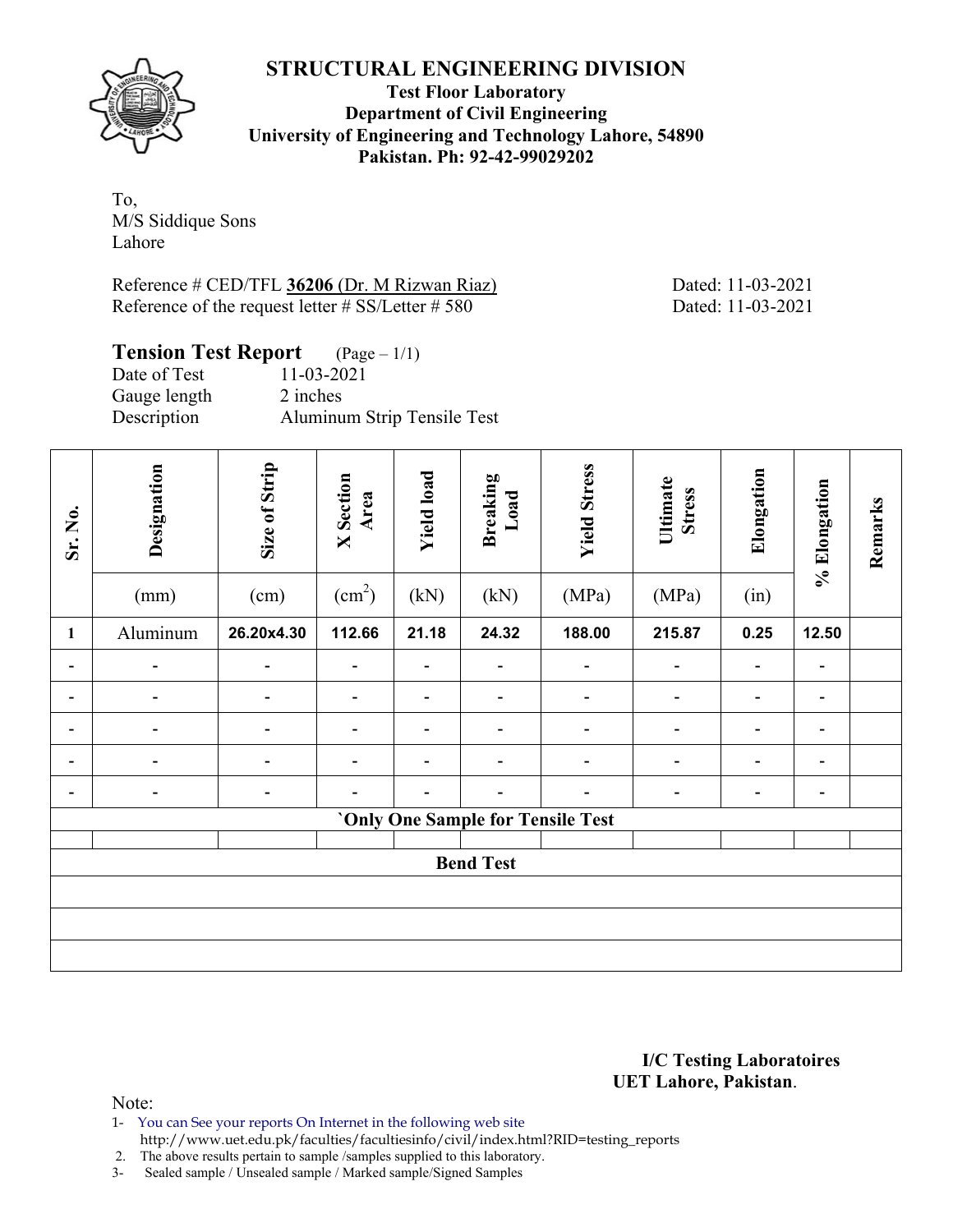

### **Test Floor Laboratory Department of Civil Engineering University of Engineering and Technology Lahore, 54890 Pakistan. Ph: 92-42-99029202**

To, Resident Engineer Orbit Housing The Springs Apartment Lahore

Reference # CED/TFL 36207 (Dr. Usman Akmal) Dated: 11-03-2021 Reference of the request letter # Nil Dated: 10-03-2021

# **Tension Test Report** (Page -1/1) Date of Test 11-03-2021 Gauge length 8 inches Description Deformed Steel Bar Tensile and Bend Test as per ASTM-A615

| Sr. No.        | Weight                                        |                          | Diameter/<br>size        |         | Area<br>$(in^2)$         | <b>Yield load</b> | <b>Breaking</b><br>Load                                         |         | <b>Yield Stress</b><br>(psi) | <b>Ultimate Stress</b><br>(psi) |                          | Elongation               | % Elongation             | Remarks |
|----------------|-----------------------------------------------|--------------------------|--------------------------|---------|--------------------------|-------------------|-----------------------------------------------------------------|---------|------------------------------|---------------------------------|--------------------------|--------------------------|--------------------------|---------|
|                | $\frac{2}{10}$                                | Nominal<br>$(\#)$        | Actual<br>(inch)         | Nominal | Actual                   | (kg)              | (kg)                                                            | Nominal | Actual                       | Nominal                         | Actual                   | (inch)                   |                          |         |
| $\mathbf{1}$   | 0.377                                         | $\mathbf{3}$             | 0.376                    | 0.11    | 0.111                    | 3000              | 4600                                                            | 60200   | 59670                        | 92200                           | 91500                    | 1.70                     | 21.3                     |         |
| $\mathbf{2}$   | 0.372                                         | $\mathbf{3}$             | 0.373                    | 0.11    | 0.109                    | 3000              | 4600                                                            | 60200   | 60480                        | 92200                           | 92800                    | 1.60                     | 20.0                     |         |
|                |                                               | $\blacksquare$           |                          |         |                          |                   |                                                                 |         |                              |                                 | $\overline{\phantom{a}}$ | $\blacksquare$           |                          |         |
| $\overline{a}$ |                                               | $\overline{\phantom{0}}$ |                          |         | $\overline{\phantom{0}}$ |                   |                                                                 |         |                              |                                 | $\overline{\phantom{a}}$ | -                        | $\overline{\phantom{a}}$ |         |
| $\blacksquare$ |                                               | $\overline{\phantom{a}}$ | $\overline{\phantom{0}}$ |         | $\overline{\phantom{a}}$ |                   |                                                                 |         | ۰                            |                                 | $\overline{\phantom{a}}$ | $\overline{\phantom{0}}$ | $\blacksquare$           |         |
|                | -                                             | $\qquad \qquad -$        |                          |         | $\overline{\phantom{a}}$ |                   |                                                                 |         | $\blacksquare$               | $\overline{\phantom{0}}$        | $\overline{\phantom{a}}$ | $\blacksquare$           | $\blacksquare$           |         |
|                |                                               |                          |                          |         |                          |                   | Note: only two samples for tensile and one sample for bend test |         |                              |                                 |                          |                          |                          |         |
|                |                                               |                          |                          |         |                          |                   |                                                                 |         |                              |                                 |                          |                          |                          |         |
|                |                                               |                          |                          |         |                          |                   | <b>Bend Test</b>                                                |         |                              |                                 |                          |                          |                          |         |
|                | #3 Bar Bend Test Through 180° is Satisfactory |                          |                          |         |                          |                   |                                                                 |         |                              |                                 |                          |                          |                          |         |
|                |                                               |                          |                          |         |                          |                   |                                                                 |         |                              |                                 |                          |                          |                          |         |
|                |                                               |                          |                          |         |                          |                   |                                                                 |         |                              |                                 |                          |                          |                          |         |

**I/C Testing Laboratoires UET Lahore, Pakistan**.

- 1- You can See your reports On Internet in the following web site http://www.uet.edu.pk/faculties/facultiesinfo/civil/index.html?RID=testing\_reports
- 2. The above results pertain to sample /samples supplied to this laboratory.
- 3- Sealed sample / Unsealed sample / Marked sample/Signed Samples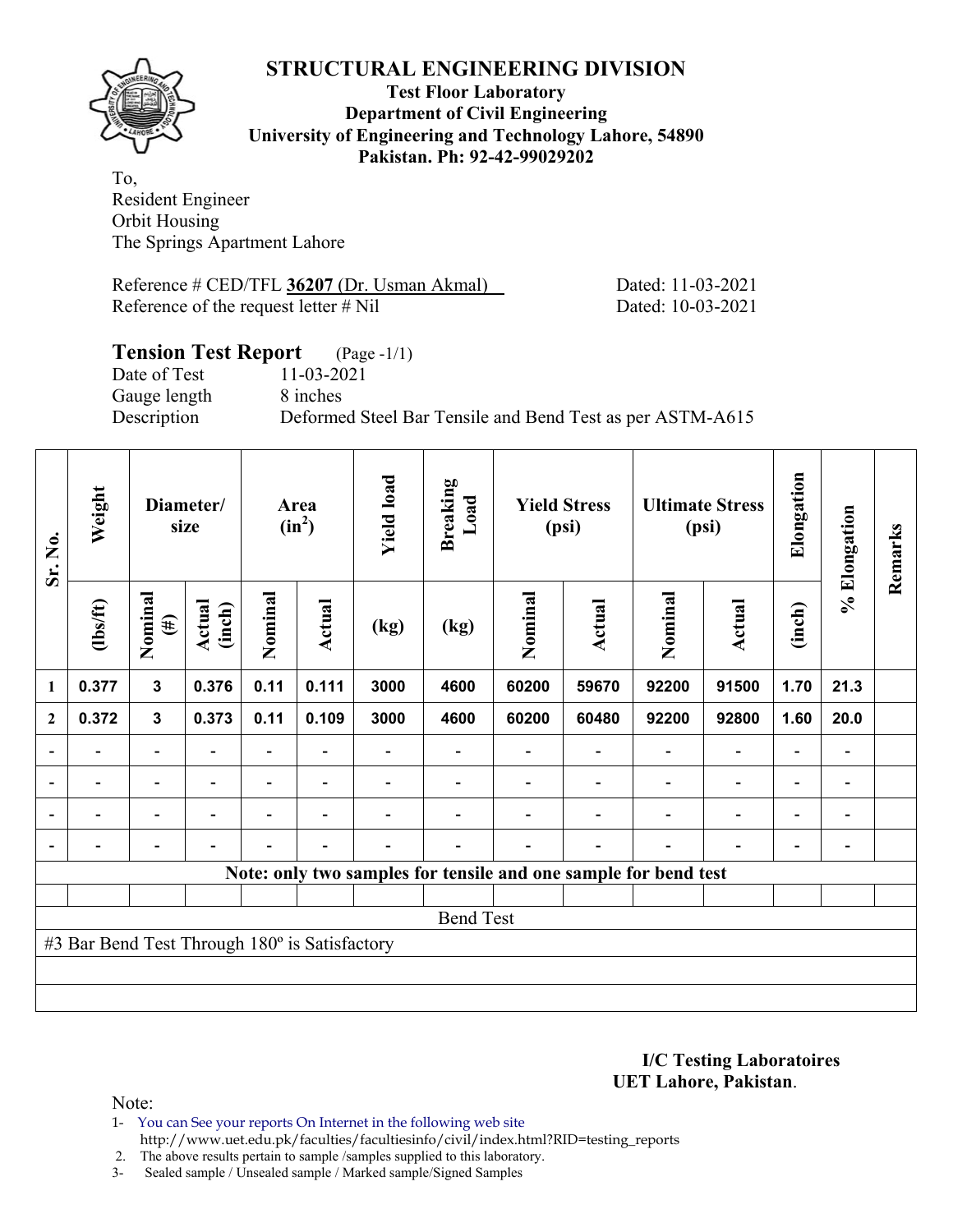

### **Test Floor Laboratory Department of Civil Engineering University of Engineering and Technology Lahore, 54890 Pakistan. Ph: 92-42-99029202**

To, Resident Engineer NESPAK Jv TrukPak Residence Construction Supervision for Establishment of Dera Ghazi Khan Institute of Cardiology

| Reference $\#$ CED/TFL 36208 (Dr. M Rizwan)               | Dated: 11-03-2021 |
|-----------------------------------------------------------|-------------------|
| Reference of the request letter $\#4161/RE/SFMKB/DGK/242$ | Dated: 05-03-2021 |

### **Tension Test Report** (Page -1/1)

Date of Test 11-03-2021 Gauge length 8 inches

Description Deformed Steel Bar Tensile and Bend Test as per ASTM-A615

| Sr. No.                                                         | Weight         | Diameter/<br>size        |                  | Area<br>$(in^2)$         |        | <b>Yield load</b> | <b>Breaking</b><br>Load | <b>Yield Stress</b><br>(psi) |        | <b>Ultimate Stress</b><br>(psi) |                          | Elongation               | % Elongation                 | Remarks                 |
|-----------------------------------------------------------------|----------------|--------------------------|------------------|--------------------------|--------|-------------------|-------------------------|------------------------------|--------|---------------------------------|--------------------------|--------------------------|------------------------------|-------------------------|
|                                                                 | $\frac{2}{10}$ | Nominal<br>$(\#)$        | Actual<br>(inch) | Nominal                  | Actual | (kg)              | (kg)                    | Nominal                      | Actual | Nominal                         | Actual                   | (inch)                   |                              |                         |
| $\mathbf{1}$                                                    | 0.368          | $\overline{\mathbf{3}}$  | 0.371            | 0.11                     | 0.108  | 3100              | 4600                    | 62200                        | 63120  | 92200                           | 93700                    | 1.00                     | 12.5                         |                         |
| $\overline{2}$                                                  | 0.375          | 3                        | 0.375            | 0.11                     | 0.110  | 3100              | 4700                    | 62200                        | 61970  | 94200                           | 94000                    | 1.20                     | 15.0                         | Ittehad<br><b>Steel</b> |
| $\overline{\phantom{a}}$                                        |                | $\overline{\phantom{a}}$ |                  | $\overline{\phantom{a}}$ |        |                   |                         |                              |        |                                 | $\overline{\phantom{a}}$ | $\overline{\phantom{0}}$ |                              |                         |
| $\overline{\phantom{a}}$                                        |                | $\overline{\phantom{0}}$ |                  |                          |        |                   |                         |                              |        |                                 | $\overline{a}$           | $\qquad \qquad -$        |                              |                         |
| $\overline{\phantom{a}}$                                        |                |                          |                  |                          |        |                   |                         |                              |        |                                 | -                        | -                        |                              |                         |
| $\overline{\phantom{a}}$                                        |                |                          |                  |                          |        |                   |                         |                              |        |                                 | $\overline{\phantom{0}}$ | $\overline{\phantom{0}}$ | $\qquad \qquad \blacksquare$ |                         |
| Note: only two samples for tensile and one sample for bend test |                |                          |                  |                          |        |                   |                         |                              |        |                                 |                          |                          |                              |                         |
|                                                                 |                |                          |                  |                          |        |                   |                         |                              |        |                                 |                          |                          |                              |                         |
| <b>Bend Test</b>                                                |                |                          |                  |                          |        |                   |                         |                              |        |                                 |                          |                          |                              |                         |
| #3 Bar Bend Test Through 180° is Satisfactory                   |                |                          |                  |                          |        |                   |                         |                              |        |                                 |                          |                          |                              |                         |
|                                                                 |                |                          |                  |                          |        |                   |                         |                              |        |                                 |                          |                          |                              |                         |
|                                                                 |                |                          |                  |                          |        |                   |                         |                              |        |                                 |                          |                          |                              |                         |

**I/C Testing Laboratoires UET Lahore, Pakistan**.

- 1- You can See your reports On Internet in the following web site http://www.uet.edu.pk/faculties/facultiesinfo/civil/index.html?RID=testing\_reports
- 2. The above results pertain to sample /samples supplied to this laboratory.
- 3- Sealed sample / Unsealed sample / Marked sample/Signed Samples